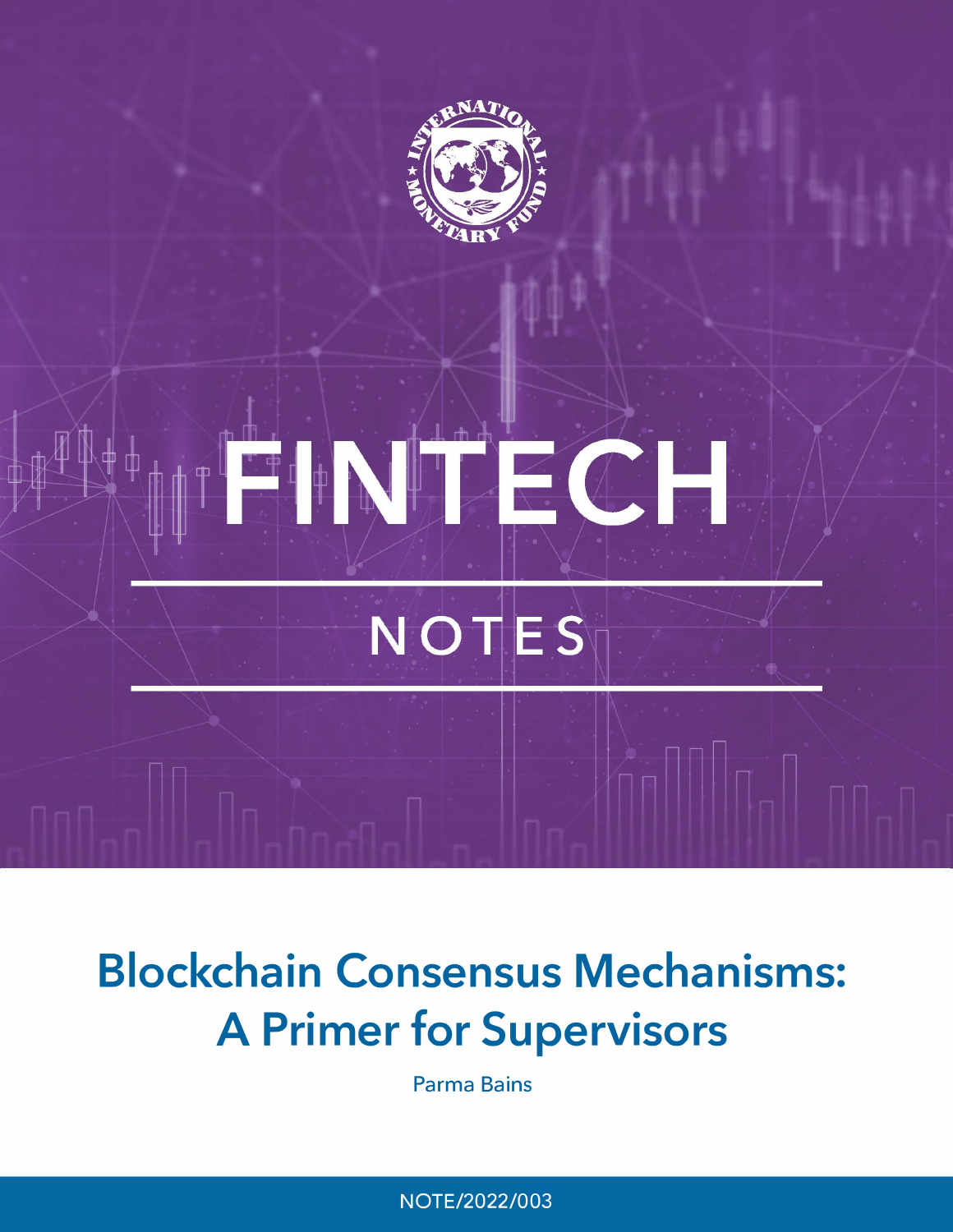**FINTECH NOTE**

# Blockchain Consensus Mechanisms: A Primer For Supervisors

Prepared by Parma Bains

January 2022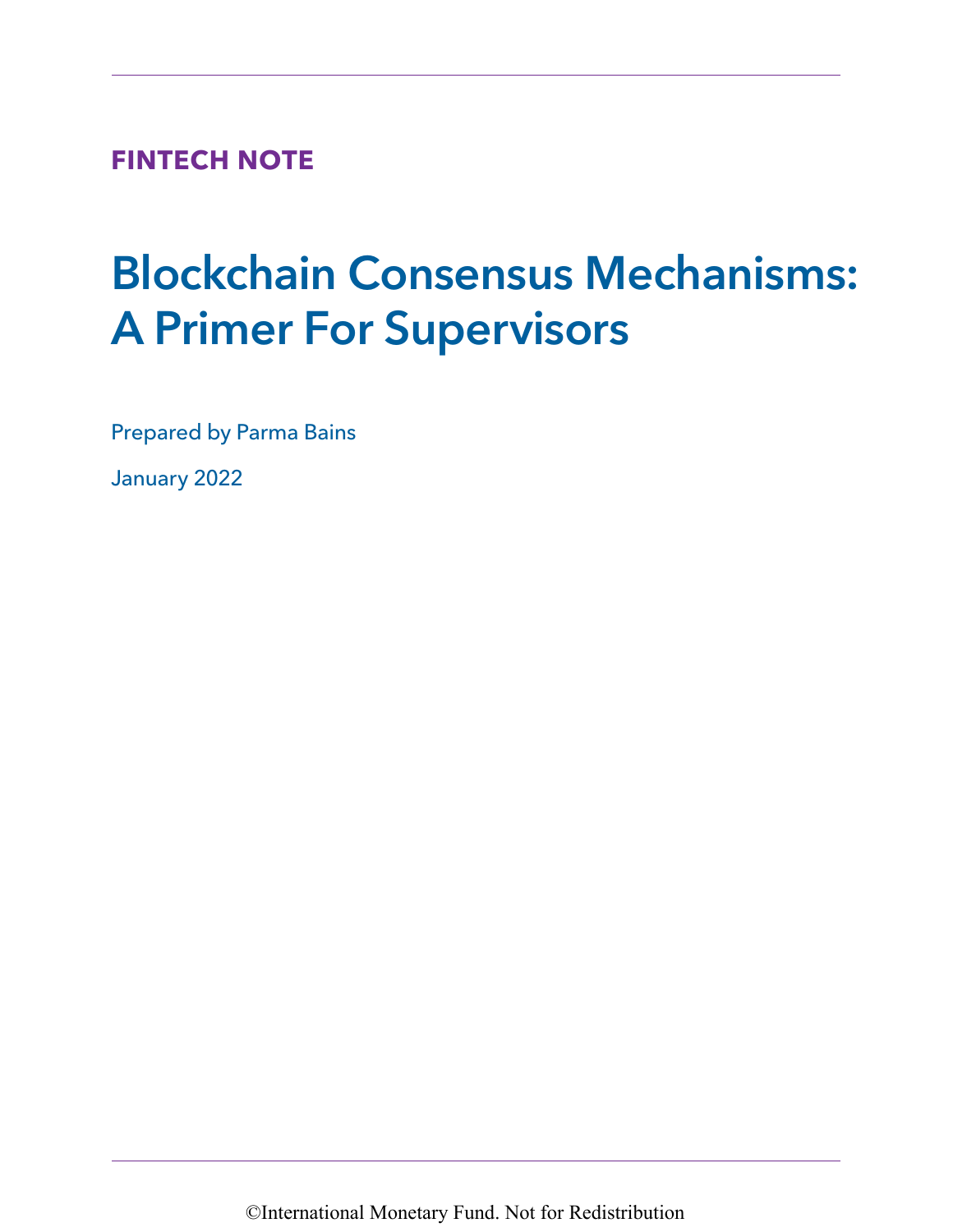#### ©2022 International Monetary Fund

#### **Blockchain Consensus Mechanisms: A Primer for Supervisors**

Note 2022/003 Prepared by Parma Bains

Names: Bains, Parma, author. | International Monetary Fund, publisher. Title: Blockchain consensus mechanisms : a primer for supervisors / prepared by Parma Bains. Other titles: A primer for supervisors. | FinTech notes (International Monetary Fund). Description: Washington, DC : International Monetary Fund, 2022. | January 2022. | Note 2022/003 | Fintech notes. | Includes bibliographical references. Identifiers: ISBN 9781616358280 (paper) Subjects: LCSH: Blockchains (Databases) -- Law and legislation. | Electronic funds transfers -- Law and legislation | Banks and banking -- Technological innovation.

Classification: LCC K564.C6 B35 2022

Fintech Notes offer practical advice from IMF staff members to policymakers on important issues. The views expressed in Fintech Notes are those of the author(s) and do not necessarily represent the views of the IMF, its Executive Board, or IMF management.

> Publication orders may be placed online or through the mail: International Monetary Fund, Publication Services P.O. Box 92780, Washington, DC 20090, U.S.A. T. +(1) 202.623.7430 publications@IMF.org IMFbookstore.org elibrary.IMF.org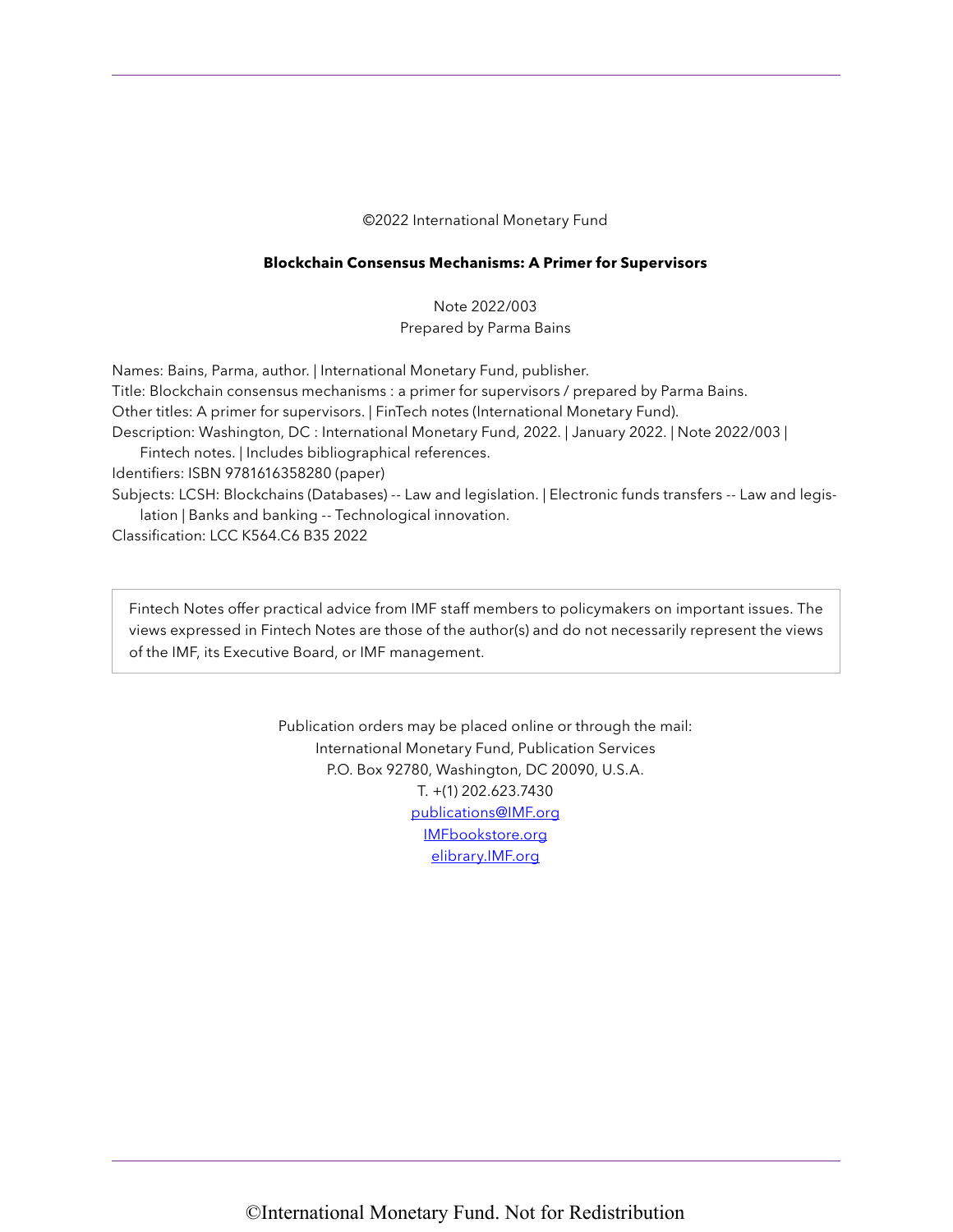# <span id="page-3-0"></span>**Contents**

| L. |  |  |  |  |  |  |  |  |
|----|--|--|--|--|--|--|--|--|
| Ш. |  |  |  |  |  |  |  |  |
|    |  |  |  |  |  |  |  |  |
|    |  |  |  |  |  |  |  |  |
|    |  |  |  |  |  |  |  |  |
|    |  |  |  |  |  |  |  |  |
|    |  |  |  |  |  |  |  |  |
|    |  |  |  |  |  |  |  |  |
|    |  |  |  |  |  |  |  |  |
|    |  |  |  |  |  |  |  |  |
|    |  |  |  |  |  |  |  |  |
|    |  |  |  |  |  |  |  |  |
|    |  |  |  |  |  |  |  |  |
| V. |  |  |  |  |  |  |  |  |
|    |  |  |  |  |  |  |  |  |
|    |  |  |  |  |  |  |  |  |
|    |  |  |  |  |  |  |  |  |
|    |  |  |  |  |  |  |  |  |
|    |  |  |  |  |  |  |  |  |
|    |  |  |  |  |  |  |  |  |
|    |  |  |  |  |  |  |  |  |

[TABLE 1. Comparison of Different Consensus Mechanisms](#page-21-0). 17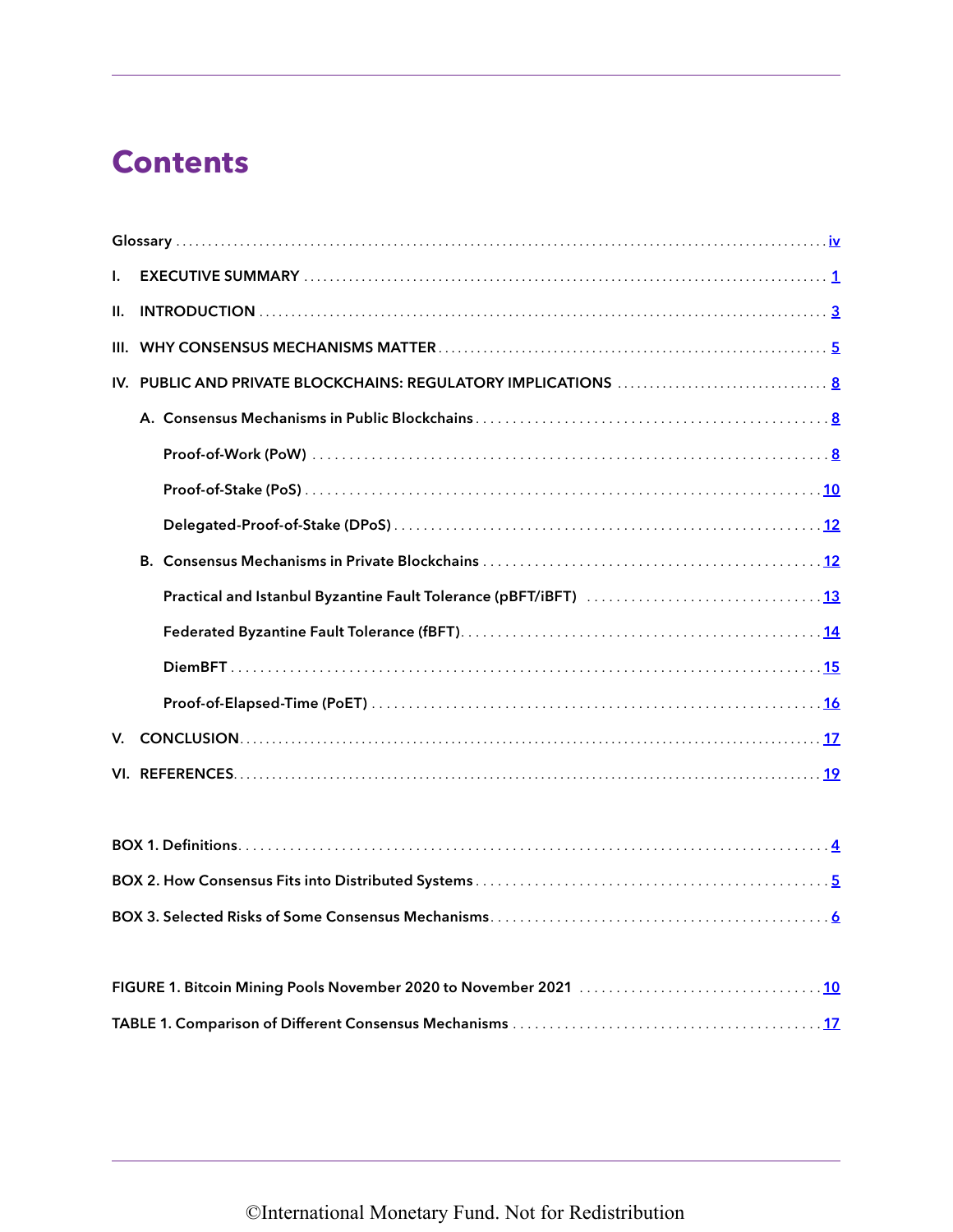# <span id="page-4-0"></span>**[Glossary](#page-3-0)**

- AML Anti–Money Laundering
- **BCBS** Basel Committee on Banking Supervision
- BFA Bali Fintech Agenda
- BFT Byzantine Fault Tolerance
- CBDC Central Bank Digital Currency
- CTF Counter Terrorist Financing
- DLT Distributed Ledger Technology
- DPoS Delegated Pos
- fBFT Federated Byzantine Fault Tolerance
- iBFT Istanbul Byzantine Fault Tolerance
- IMF International Monetary Fund
- PoA Proof-of-Authority
- pBFT Practical Byzantine Fault Tolerance
- PoET Proof-of-Elapsed-Time
- PoS Proof-of-Stake
- PoW Proof-of-Work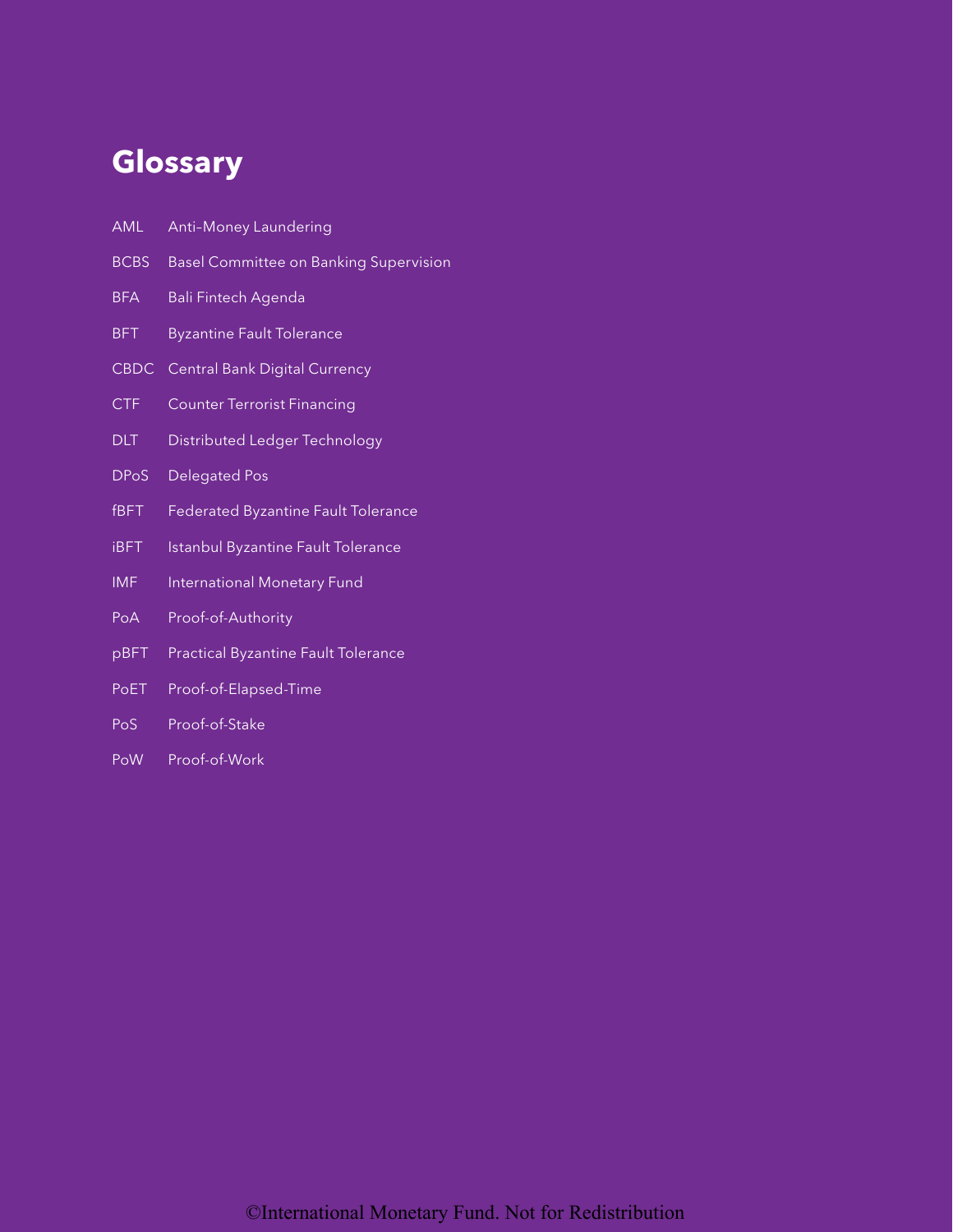## <span id="page-5-0"></span>**I. [EXECUTIVE SUMMARY1](#page-3-0)**

The increasing use of distributed ledger technology (DLT) in financial services has the potential to generate benefits for many stakeholders but can also pose unique risks. DLT, including blockchains, is used in payments, issuing debt and equity, trade finance, and post-trade processes. Large-scale use of DLT in financial services is currently limited, but use cases are increasing in some jurisdictions.

DLT has the potential to disintermediate markets, reduce costs, increase speed and efficiency, and create secure records of transparent, immutable, and auditable data and activity. DLT can offer greater democratization of data as the data are distributed and control of the data is decentralized. It can improve the provision of financial products and services (including financial inclusion), supply chain management, and record keeping. For supervisors, DLT can provide real-time control and supervision of financial markets; however, some designs can create risks to the natural environment, consumers, market integrity, financial integrity, and financial stability.

Consensus mechanisms underpin the effective operation of blockchains and ensure a single, consistent, and honest ledger. Consensus mechanisms in DLT systems guarantee that a state, value, or piece of information is correct and agreed on by most nodes. Some consensus mechanisms are designed to work best in public networks, while others perform better in private networks. Different consensus mechanisms can also deliver different outcomes, which may require different regulatory considerations. For example, some consensus mechanisms might prioritize speed and efficiency, while others might prioritize security. Quicker methods of forming consensus might be suited for payments, while more secure types of consensus mechanisms might be helpful in areas such as supply chain management.

Within financial services, Proof-of-Work (PoW), Proof-of-Stake (PoS), and Delegated PoS (DPoS) are some of the more popular consensus mechanisms in public blockchains, while practical Byzantine Fault Tolerance (pBFT), Istanbul BFT (iBFT), and federated BFT (fBFT) are popular in private blockchains. Separately, large technology entities (known as BigTechs) have also created consensus mechanisms that have the potential to be used in products and services that could become systemic quickly—for example, DiemBFT.

Supporting the Bitcoin Blockchain, PoW is the most popular consensus mechanism, but it suffers from significant drawbacks. PoW is a secure and resilient method of forming consensus, but it consumes significant energy and can be slow and expensive during times of high network traffic. Although innovations such as the Lightning Network, $2$  side chains, $3$  and other consensus mechanisms like PoS aim to solve some of PoW's problems, other issues such as probabilistic settlement can create friction with existing regulatory frameworks. pBFT, iBFT, fBFT, and DiemBFT offer immediate settlement; however, they raise new regulatory concerns about areas such as competition, and they run counter to the core "ideals" of decentralized networks.

To ensure they can embrace the promise of fintech while mitigating against any risks, authorities should consider the pros and cons of different consensus mechanisms. The Bali Fintech Agenda (BFA) is a framework that aims to guide authorities in harnessing the benefits of new technologies in financial services, while mitigating any risks, and encourages competition, consumer protection, financial integrity, and financial stability. It can be used as a way to understand the types of characteristics that consensus mechanisms may need if they are to serve the regulated financial sector effectively and compliantly.

<sup>1</sup> This note was prepared by Parma Bains with input from Fabiana Melo (MCM).

 $2$  The Lightning Network is a second-layer protocol that connects users through off-chain channels. These channels allow connected users to complete multiple transactions off chain, before the transactions are closed out and settled on chain, which makes for faster processing and lower costs—at the expense of reduced transparency and security.

<sup>&</sup>lt;sup>3</sup> These parallel chains connect to the main blockchain via a two-way peg can store the actual data of transaction, leaving main chains to store just proof of correctness.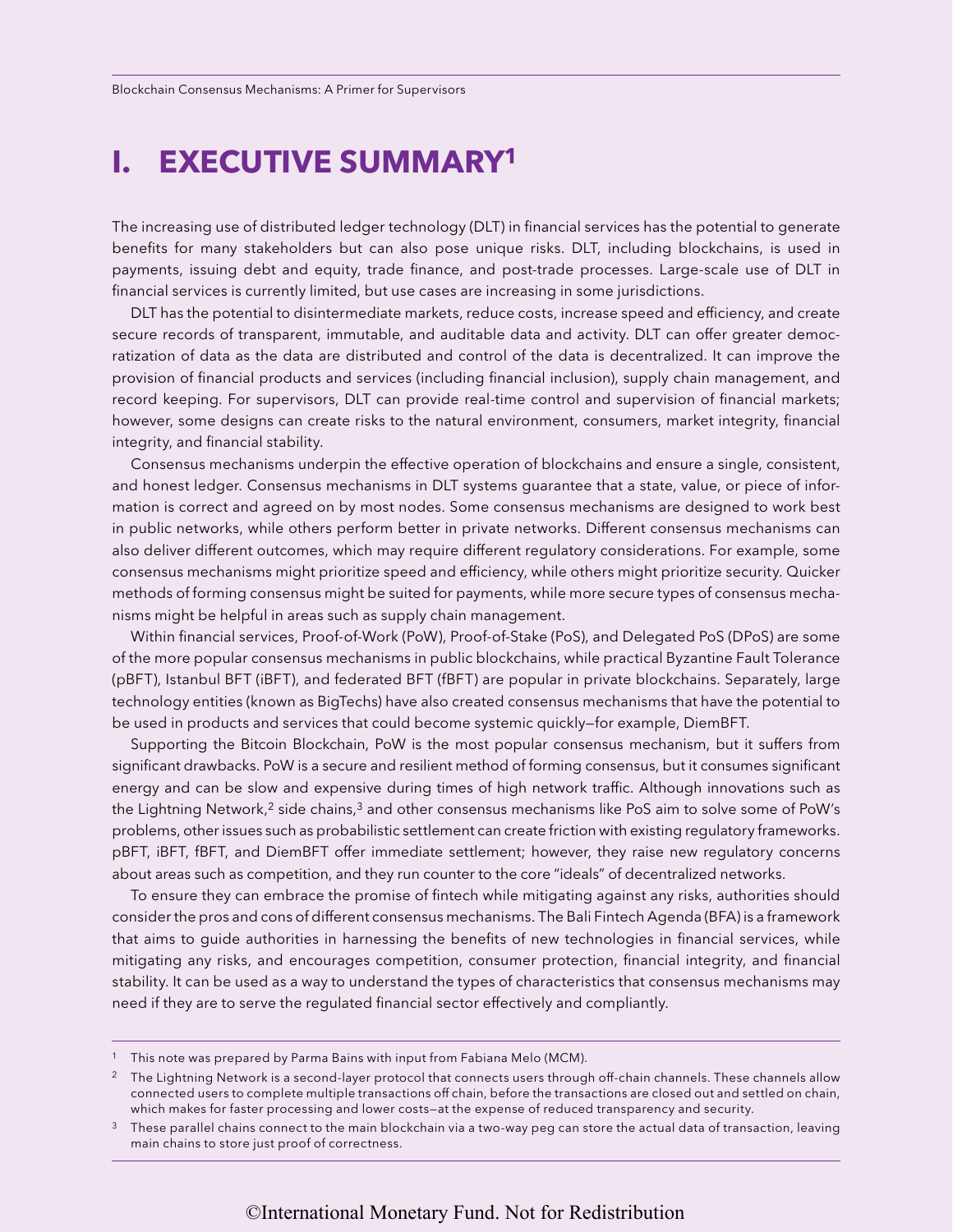Authorities should also consider whether a technology neutral approach can continue delivering mandates when diverse new technologies deliver different outcomes and may consider a more proactive approach to supporting or restricting certain technologies. Authorities should also consider upskilling supervisors to better supervise new technologies. International organizations have a role to play in sharing regulatory best practice, particularly in jurisdictions where there might be a skills gap. Finally, approaches such as TechSprints and regulatory sandboxes, as well as deeper public-private collaboration via formal reviews, can enable authorities to understand the relative strengths and weaknesses of different consensus mechanisms, allowing firms operating in financial services to leverage the benefits of DLT while ensuring that risks are appropriately mitigated.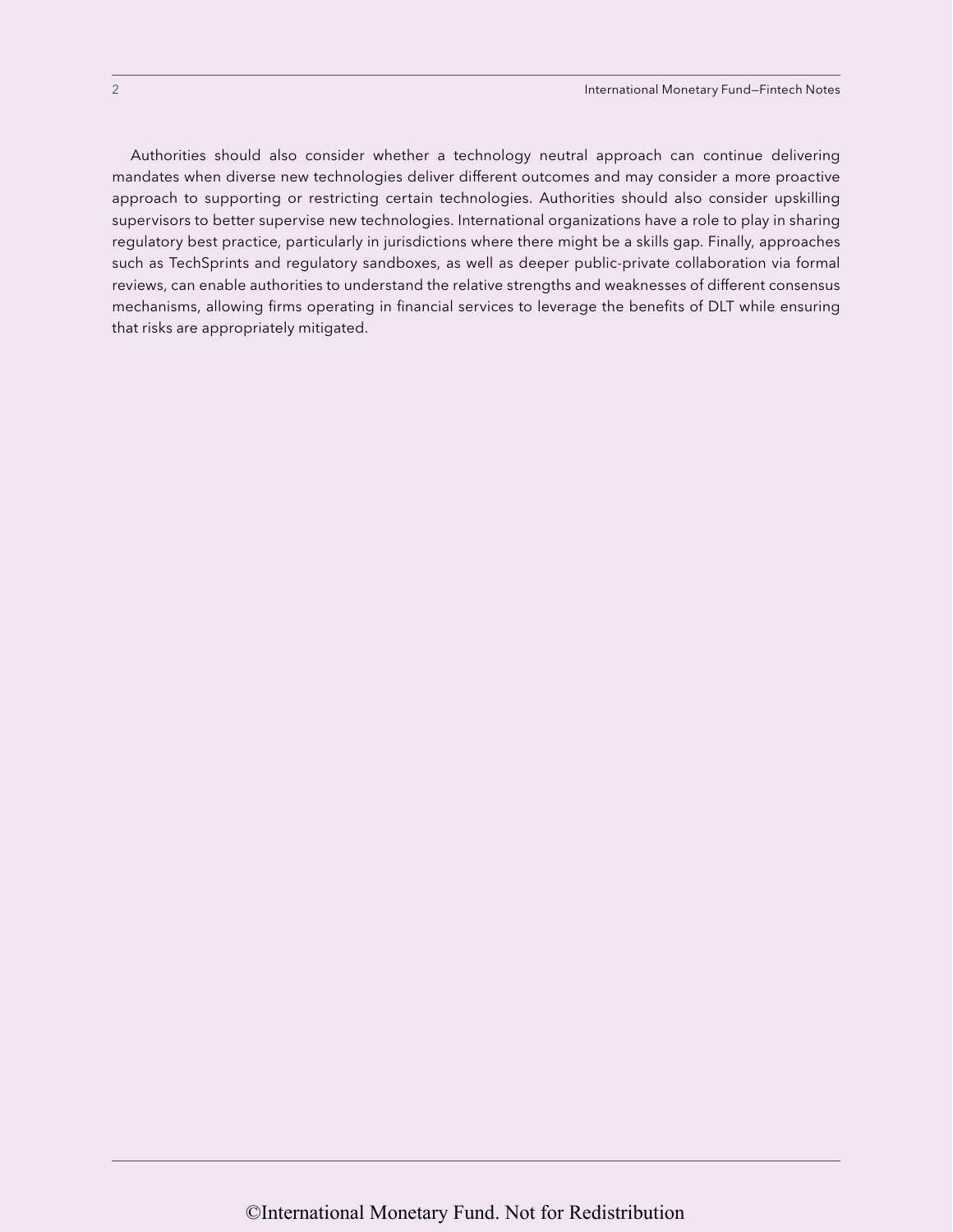### <span id="page-7-0"></span>**II. [INTRODUCTION4](#page-3-0)**

Technology plays an increasingly important role in financial services. With the pace of technological innovation moving ever faster, the role new technology plays in the provision of financial services is becoming increasingly fundamental. New technology can generate efficiencies for firms, lowering costs that can be passed on to end users. It can increase access to financial services and products for consumers, particularly the most vulnerable; however, new technology can also create new risks and unintended consequences that can harm financial stability, consumer protection, and market integrity.

 Regulatory authorities' general approach to financial innovation is one of technology neutrality—which is not the same as technology agnosticism, as not all technologies are equal. Authorities are open to the use of new technologies even as they seek to understand and mitigate any unique risks that these technologies might bring. Although regulatory authorities may be technology neutral (the concept of "same business, same activity, same risk"), they might shift to become technology agnostic (as different technologies might generate different risks).<sup>5</sup> Where new technology creates unacceptable risks that could interfere in achieving the mandates and objectives of regulatory authorities, those organizations should take the necessary action to protect financial stability, market integrity, and consumers.

Different types of DLT, like blockchains, can create new opportunities but also bring unique risks and challenges for regulatory authorities, markets, and consumers. (See Box 1.) Their potential for increasing efficiency and resilience in financial markets has been explored and demonstrated across different products and services; however, they can pose risks to consumer protection, market integrity, and financial integrity. When used at scale or in critical infrastructure that is not substitutable, they can also give rise to financial stability risks.

Consensus mechanisms underpin the effective operation of blockchains by ensuring a single consistent and honest ledger—that is, a truthful representation of the transfer of data. DLT relies on rules hardwired into its source codes to operate, and an important rule is determining how nodes on a blockchain can come to agreements on the state of the network. Consensus mechanisms in DLT systems are responsible for ensuring that a state, value, or piece of information is correct and agreed on by most nodes. The design, creation, and implementation of these consensus mechanisms can impede regulatory authorities' ability to achieve objectives and mandates. These mechanisms can, in some instances, inhibit effective competition, create risks to market integrity and consumers, affect the ability of countries to move to a low-carbon economy, and, in larger deployments, potentially affect financial stability.

Aligned with the BFA, this note provides guidance on different types of consensus mechanisms and their regulatory and supervisory implications. The  $BFA<sup>6</sup>$  is a framework composed of 12 policy elements designed to help authorities harness the benefits of fintech and mitigate the regulatory risks associated with new technologies and business models. This note uses the BFA as a guide to help authorities understand the types of consensus mechanisms that could usefully be deployed within financial services; it considers the policy and regulatory implications of each approach, without going into substantial technical detail. It follows up on previous advice by the IMF, specifically about BFA developments, regulation of crypto assets, digital money,

<sup>4</sup> Any reference to existing crypto assets, distributed networks, and companies in this paper uses publicly available information and does not mean to endorse or analyze specific features of crypto assets, distributed networks or arrangements.

<sup>5</sup> *Technology neutral* denotes an unbiased approach to the use of technology in financial services based on input and outcome; *technology agnostic* refers to an unbiased approach to technology, but one where policies are informed by specific risks generated by the outcomes the technology produces. As technologies become more deeply ingrained in financial services, regulatory authorities may not remain neutral and instead become agnostic to the types of technologies used, taking positions of support or concern depending on the risks and benefits of such technologies.

IMF and World Bank (2018). Although the BFA includes many elements, this note will focus only on the consensus-mechanism aspects of the digital architecture.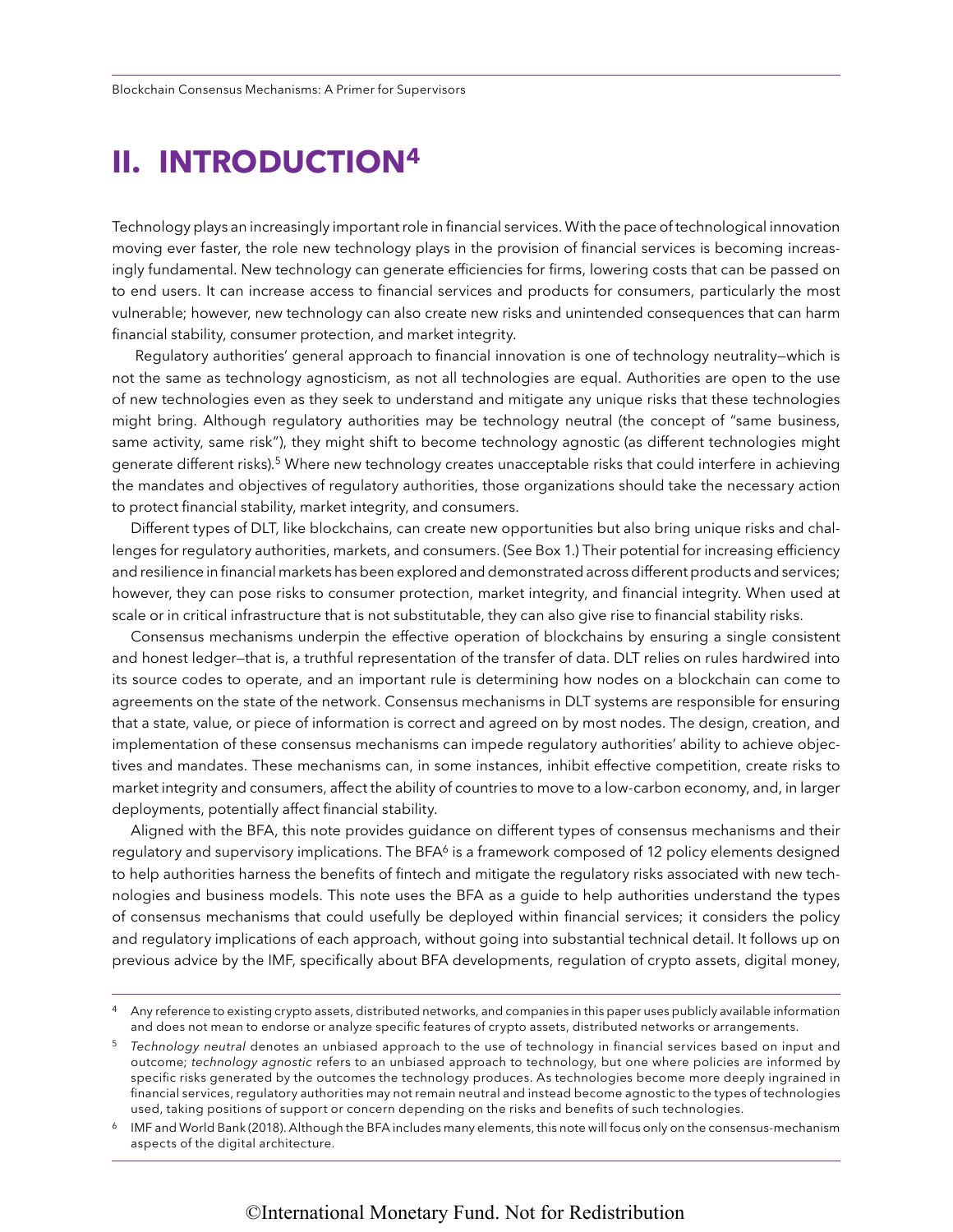<span id="page-8-0"></span>and anti–money laundering/counter terrorist financing (AML/CFT) aspects of crypto assets (Cuervo, Morozova, and Sugimoto 2020; IMF 2021a, 2021b; IMF and World Bank 2019; Schwarz and others 2021a, 2021b).

This primer is designed for financial supervisors at central banks, regulatory authorities, and government departments. It adds to existing literature by summarizing key aspects of popular consensus mechanisms at a high level, with a specific focus on how such mechanisms may impact the mandates of supervisors and policymakers when deployed in financial services markets. It could also help inform IMF staff on policy development and technical assistance related to crypto assets, stablecoins, and blockchains.

#### **BOX [1. Definitions](#page-3-0)**

- **Distributed Ledger Technology (DLT):** A set of technological solutions that enables a single, sequenced, standardized, and cryptographically secured record of activity to be safely distributed to, and acted upon by, a network of varied participants. This record can contain transactions, asset holdings, or identity data. Through nodes, DLT is used to maintain and share digital records instantaneously across a network of participants.
- **Blockchain:** DLT in its blockchain form was first used in Bitcoin to facilitate peer-to-peer payments without a central third party. Blockchain is a type of DLT that has a specific set of features, organizing its data in a chain of blocks. Each block contains data that are verified, validated, and then "chained" to the next block. Blockchain is a subset of DLT, and the Bitcoin Blockchain is a specific form of a blockchain.
- **Consensus mechanisms:** Consensus in distributed systems is ensuring that a state, value, or piece of information is correct and agreed on by most nodes. A consensus mechanism guarantees this effort is carried out fairly and independently of any interested party, or in the case of private permissioned networks, to achieve other objectives desired by the network (such as centralized control).
- **51 percent attack:** An attack in which malicious actors gain control over 51 percent of nodes in a network
- **Bali Fintech Agenda:** A framework developed jointly with the World Bank to help authorities balance the benefits and risks of new technologies in financial services
- **Hashrate:** The speed of mining measured as the computational power per second used
- **Mining pool:** The pooling of resources by miners, who share their processing power over a network, to split the rewards
- **Nodes:** A DLT connection and communication point that can create, receive, send, and act on information
- **On/off-ramps:** Usually, centralized points of a crypto-asset ecosystem that allow fiat currencies to be exchanged for crypto assets—for example, trading platforms
- **P2P protocol:** Determines inter-node communication, including how blocks and transactions are exchanged
- **Permissioned/closed networks:** Networks in which only known actors with specific rights can validate existing records and add new ones
- **Permissionless/open networks:** Networks in which anyone is allowed to validate existing records and add new ones
- **Private networks:** Networks in which visibility is restricted to a subset of users
- **Public networks:** Networks in which all users can see records being added or changed
- **Quorum:** The number of nodes required to reach agreement
- **Regulatory Sandbox:** A controlled environment overseen by a regulatory authority that allows firms to test their innovative propositions with real consumers
- **· Sybil attack:** An attempt to control a distributed network by creating multiple fake identities
- **TechSprint:** A technology-focused design sprint that brings together diverse participants to collaborate intensively over a short period of time on a software project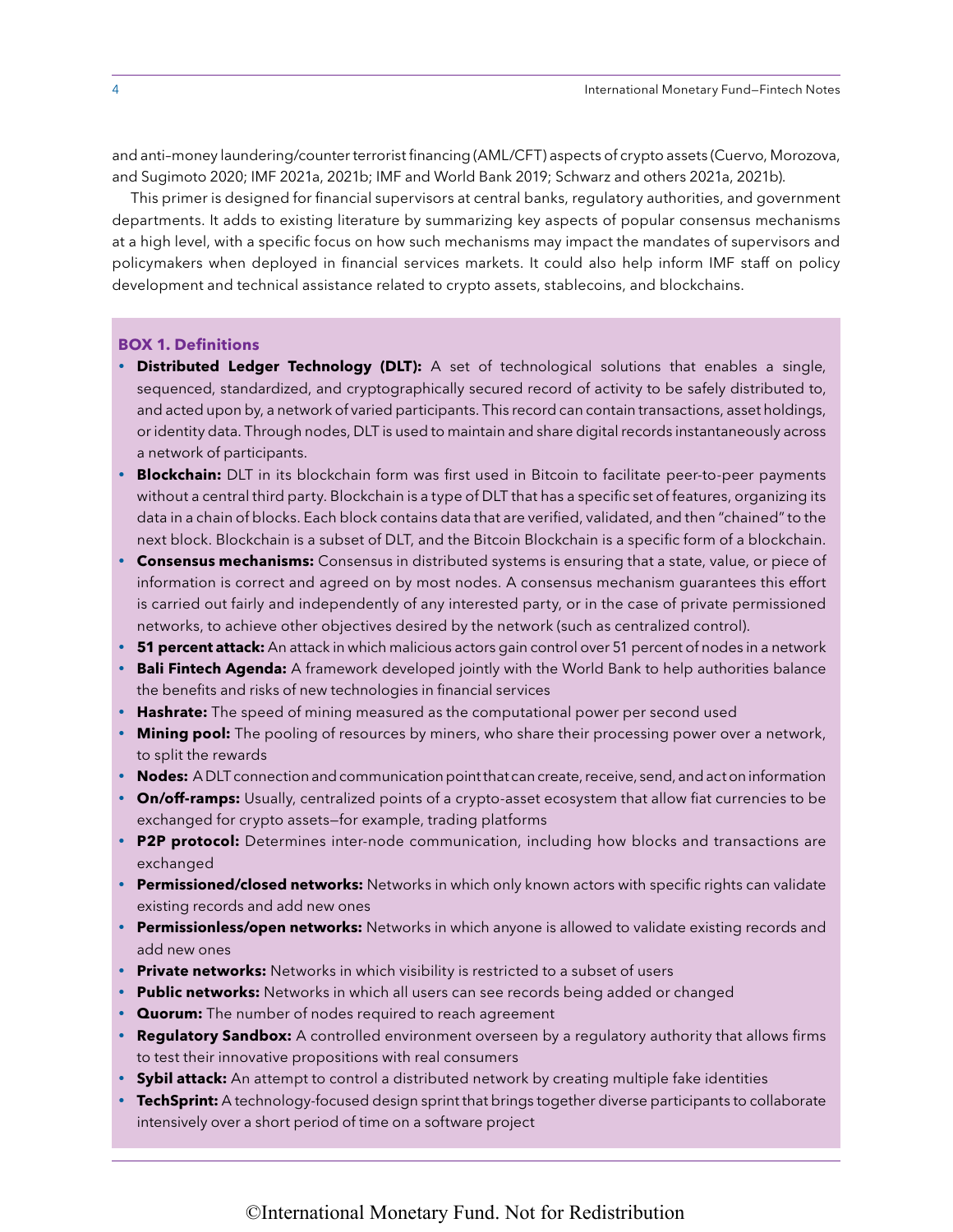# <span id="page-9-0"></span>**III. [WHY CONSENSUS MECHANISMS MATTER](#page-3-0)**

#### **[BOX 2. How Consensus Fits into Distributed Systems](#page-3-0)**



The design of blockchains matters, and different consensus mechanisms come with their own advantages and disadvantages. Blockchains can be public or private, permissioned or permissionless. These designs bring with them unique regulatory opportunities and risks, and this note will focus on the most popular consensus mechanisms that underpin blockchain systems in financial services—it is not an exhaustive list of all consensus mechanisms. Regulators must consider trade-offs when looking to understand the regulatory implications of certain blockchains. Some consensus mechanisms provide a greater focus on security and decentralization (good for record keeping), while others encourage greater speed and efficiency—for example, supporting a larger number of payments transactions per second.

There is a fundamental difference in how decisions are made in centralized and decentralized systems. Consensus aims to solve the problem of how to synchronize data across "nodes," which are powerful computers or "pools" of computers. In a centralized single-ledger system, a coordinating actor can make unilateral decisions and ensure a consistent ledger; this actor can read, write, and audit the system unilaterally. In decentralized systems, distributed nodes need to come to agreements, or a consensus, as there is no central authority to assume responsibility.

First developed in 1982, the Byzantine Generals Problem is a way of explaining the problem of trust, miscommunication, and misaligned incentives between users of decentralized systems, which equally applies to many blockchains.<sup>7</sup> This risk of miscommunication or purposeful malicious actions can be found in blockchains where distributed nodes need to agree on the validation of information. The decentralized

 $7$  The problem focuses on an imagined scenario centered in the Byzantium region of the Eastern Roman Empire. In this scenario, three Byzantine generals and their armies are encamped around an enemy city. Each general and their armies are in separate camps on different sides of the city. For the generals to successfully attack the city, they must all act together, and to do this they must agree on a time of attack; however, communication between the generals is only possible through messengers who must cross from one camp to the other through enemy territory. This approach creates several issues, among them: the messengers could get captured or killed on the way from one camp to another, or they could get captured or killed on their return journey. If they are captured, the enemy might read or change the message, compromising the strategy, which means generals can never be sure that the message received is genuine. It's also possible that one or more generals might be traitors and send false messages.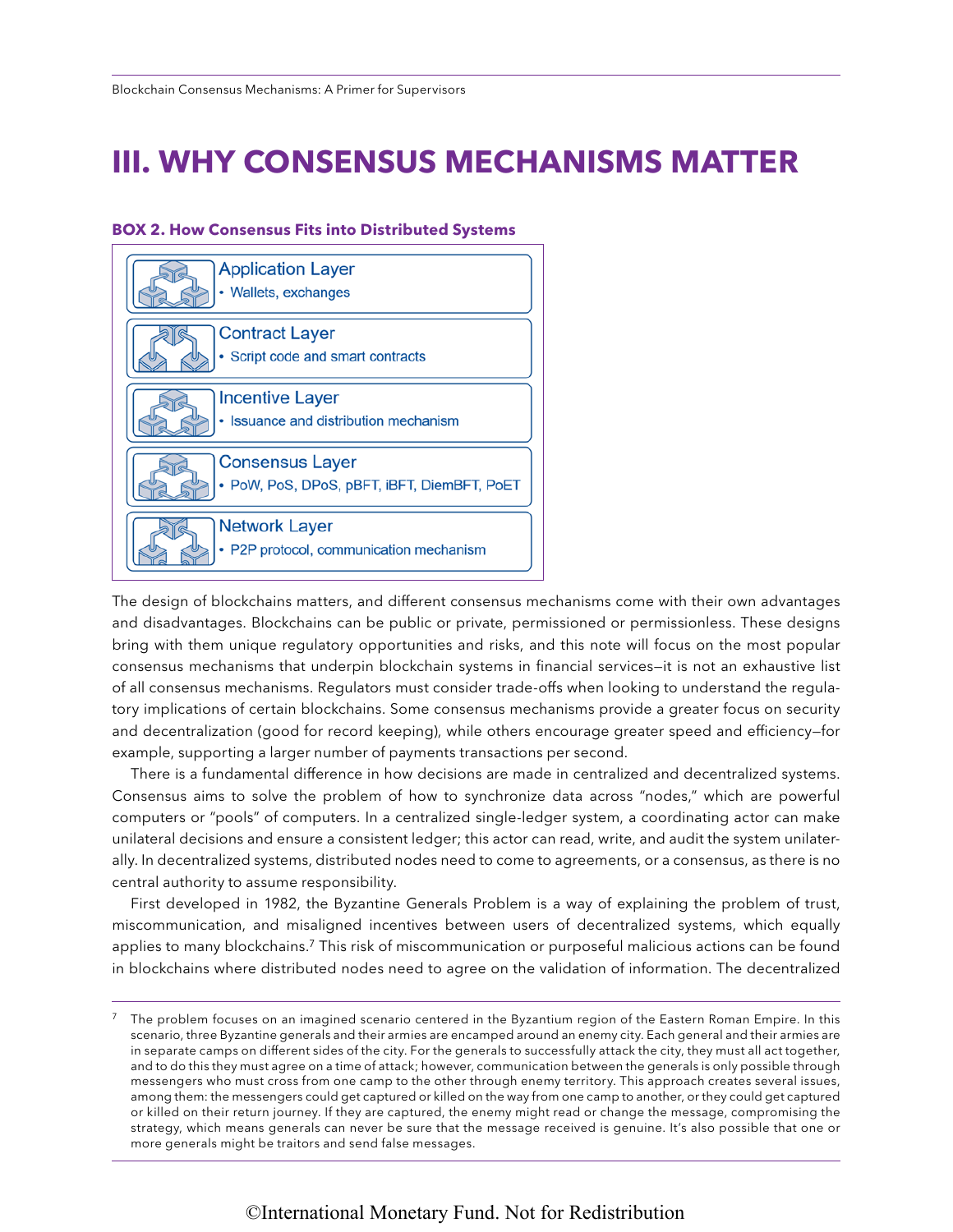nature of the system means incentives such as double spending<sup>8</sup> can lead to fraudulent transactions or reversing legitimate transactions, which can create competing or inaccurate ledgers. Consensus mechanisms are used to solve these problems and ensure that there is one consistent and honest ledger and that distributed participants can come to agreement. Distributed ledgers are considered Byzantine Fault Tolerant if they can solve such problems and ensure agreement.

Consensus mechanisms primarily aim to seek agreement and ensure that it is carried out fairly and independently of any interested party. A good consensus mechanism should ensure robust network security, which certifies that participants and end users, like consumers, are protected. The BFA emphasizes the importance of integrity in financial systems, and, accordingly, consensus mechanisms should be scalable, efficient, and instrumental in creating an honest network. This, in turn, limits risks to market integrity.

The concept of open competition forms an important element of the BFA; therefore, consensus mechanisms should seek to be collaborative, egalitarian, interoperable, and inclusive. Consensus mechanisms must not favor certain members over others; DLT networks should be open to as many participants as possible while ensuring these participants are "known," to protect financial integrity (through customer due diligence). Such consensus mechanisms should not create unnecessary barriers to entry; they should create open, free, and contestable networks that operate in the interest of all stakeholders.

The BFA stresses the stability of financial systems; therefore, operational resilience is important. Consensus mechanisms should be secure and support blockchains' strong operational resilience. Without resilience, financial stability risks could emerge where the technology is deployed at scale—for example, in a global stablecoin–or where a central bank digital currency (CBDC) is deployed using DLT.<sup>9</sup>

| <b>Risk Type</b>                     | <b>How Risks Might Arise</b>                                                                                                                                                                                                                                                                                                                                                                                                                                                                                                  |
|--------------------------------------|-------------------------------------------------------------------------------------------------------------------------------------------------------------------------------------------------------------------------------------------------------------------------------------------------------------------------------------------------------------------------------------------------------------------------------------------------------------------------------------------------------------------------------|
| Consumer<br>Protection               | Some consensus mechanisms can lead to poor outcomes for consumers if the mechanisms'<br>method of generating consensus leads to slow transactions times or high transaction costs.<br>In cases where consumers are vulnerable or lack technical literacy, such costs can be unex-<br>pected and unacceptable.                                                                                                                                                                                                                 |
| Market<br>Integrity                  | Consensus mechanisms that are less secure could result in fraudulent transactions where<br>malicious nodes are able to get access to the network through, for example, a 51 percent<br>attack, or where a leader node has malicious intent. In financial markets, the result of such<br>actions could lead to market manipulation and market abuse.                                                                                                                                                                           |
| Financial<br>Integrity <sup>10</sup> | The pseudonymous nature of most DLT transactions can pose risks related to fraud, theft,<br>money laundering, and terrorist financing. Although blockchains provide transparency, audit-<br>ability, and immutability, end users and many market participants (such as nodes) are often<br>not known, which can make sanctions or enforcement actions difficult to implement.                                                                                                                                                 |
| Financial<br>Stability               | A small network of entities (or a single entity) could gain market dominance through private<br>blockchains with consensus mechanisms that rely on permissioned access. This situation could<br>create a network that has high barriers to entry, is nonsubstitutable, and that could become<br>too big to fail." Separately, where a crypto asset (such as a stablecoin or a CBDC) gains popular"<br>and widespread adoption, failure of the underlying consensus mechanisms could generate<br>risks to financial stability. |
|                                      |                                                                                                                                                                                                                                                                                                                                                                                                                                                                                                                               |

#### **BOX [3. Selected Risks of Some Consensus Mechanisms](#page-3-0)**

Double spending refers to the risk that a unit of digital money or crypto assets could be spent twice. This concern is largely a nonissue in a centralized system, where a single entity can determine whether a transaction is valid.

<sup>10</sup> Financial integrity matters are more fully covered in IMF publications on AML/CFT issues related to crypto assets; see Schwarz and others 2021a, 2021b.

<span id="page-10-0"></span>

Not all CBDCs are built on DLT.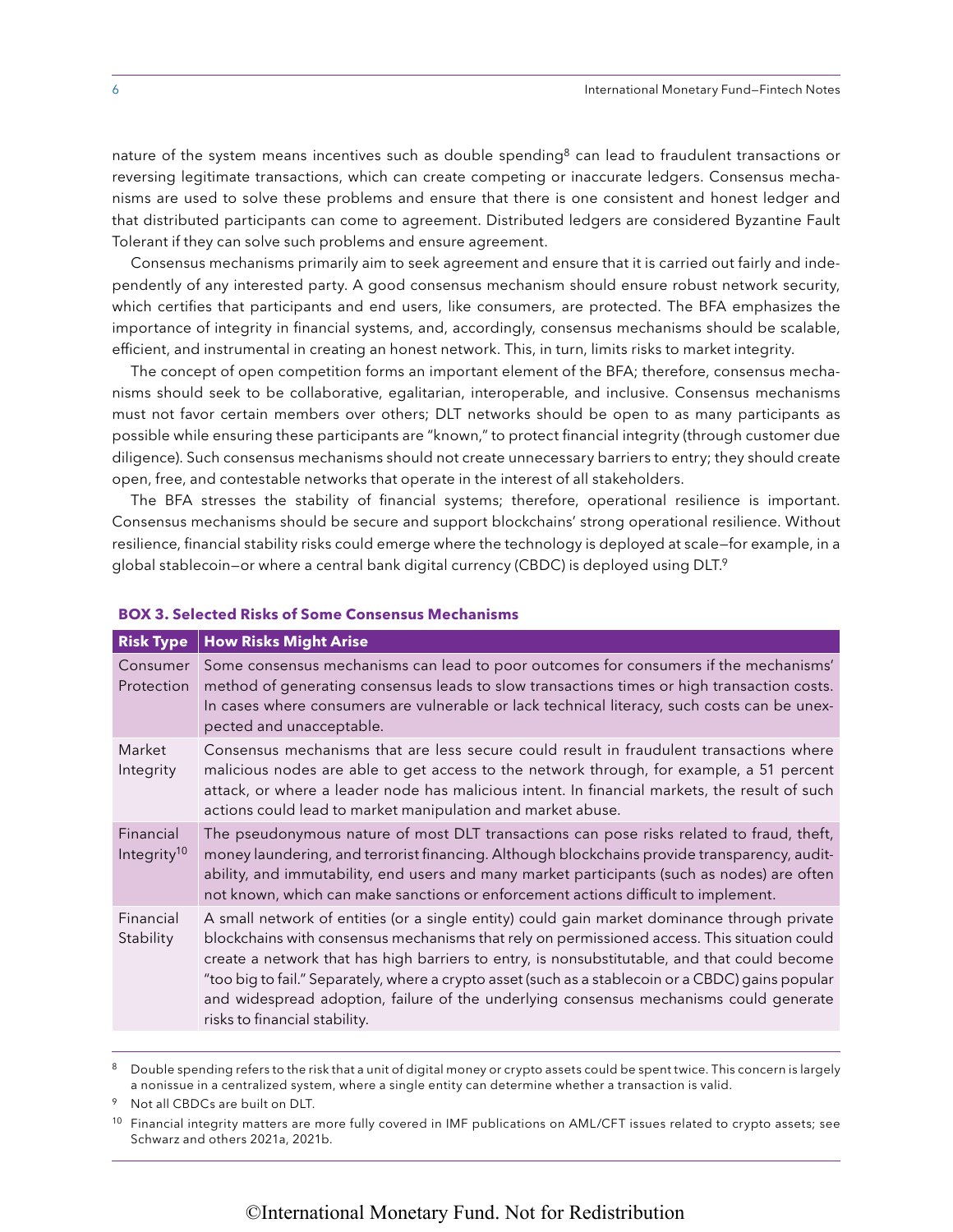Consensus mechanisms should not harm or interfere with the global aim to transition to a low-carbon economy. A transition to a greener economy supports the goals of the IMF as well as the goals of many regulatory authorities, which seek to ensure sustainable growth in their respective markets while not harming the environment. The use of energy-intensive methods to achieve consensus presents unacceptable risks to financial stability and society, as such methods exacerbate the effects of climate change. Recently, to manage the risks of climate change and mitigate environmental impacts from crypto assets, the Swedish Finansinspektionen called for the European Union to ban PoW mining (Finansinspektionen 2021). A key consideration of authorities should be moving to less environmentally damaging methods of operating blockchains.

Regulators monitoring the development of blockchains should consider how their use interacts with existing regulatory frameworks and whether they meet the aims of the BFA. Certain consensus mechanisms are more likely to fit into existing regulation—for example, where settlement is immediate as opposed to probabilistic.11 There are trade-offs in achieving these goals; for example, a more open network might limit barriers to entry but could slow down transaction rates or create risks to consumer protection or market integrity.

<sup>&</sup>lt;sup>11</sup> Many types of consensus mechanisms that underpin public blockchains can only deliver probabilistic settlement due to the possibility of forks in the blockchain which might cancel earlier transactions if they are not included in the longest chain.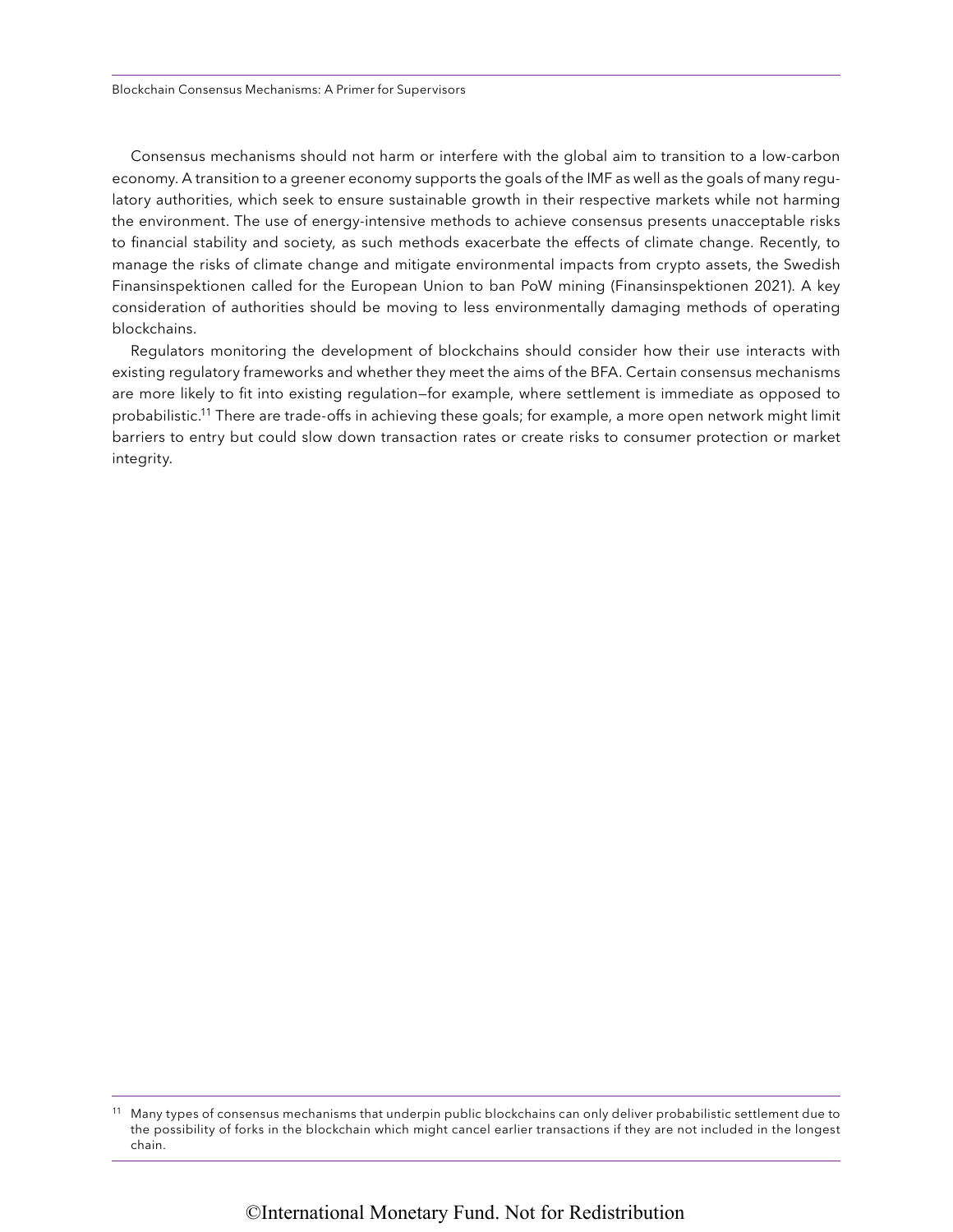# <span id="page-12-0"></span>**IV. [PUBLIC AND PRIVATE BLOCKCHAINS:](#page-3-0)  REGULATORY IMPLICATIONS**

Public blockchains are considered the "pure" form of blockchain, as envisaged by early developers, and so data are distributed widely and control of that data can be decentralized. Public blockchains are permissionless and decentralized, although there can be public-permissioned blockchains in which certain nodes are given specific rights. Such blockchains can remove reliance on single counterparties and authorities, and they aim to democratize the transfer of data between network participants on the blockchain.

From a regulatory perspective, public blockchains are, in principle, less susceptible to cyberattacks, operational failures, and malicious behavior by individuals or entities, although they bring unique risks. The key advantage of public blockchains—specifically, larger public networks—is the decentralization of information, which, among other things, makes them less susceptible to cyberattacks. But even public blockchains can have centralized points of risk—for example, applications built on those networks like wallets and exchanges. Furthermore, it can be more difficult to supervise participants on a public blockchain because they can be global or unknown, and this challenge can pose risks such as financial crime, or there may be a lack of recourse to end users or no way to fix market errors should any failure or fraud occur.

Private blockchains usually consist of a single or small number of entities and tend to give permissions to known and identifiable participants. In this way, private blockchains run counter to the intended "ideals" of the decentralized community in that they shift risk from one centralized entity or authority to another (the network administrators). Within the payments space, these blockchains are proposed for so-called global stablecoin arrangements as well as proposed CBDCs.

From a regulatory perspective, this centralization creates points vulnerable to operational, cyber, and default risk and potential failure—but some important regulatory benefits remain. On the one hand, a private blockchain can be altered by its owner, and it also forms a more centralized "honey pot" for hackers. On the other hand, in blockchains where participants are known, they are more easily captured by existing or new regulatory frameworks, and blockchain developers and crypto-asset issuers can come under the scope of regulation. Regulators might find it easier to have oversight over such systems (although "knowing" participants doesn't always make supervising them easier, particularly if they are located in offshore jurisdictions).

#### **A. [Consensus Mechanisms in Public Blockchains](#page-3-0)**

There is a large and growing variety of consensus mechanisms. These are the most common examples in public blockchains within financial services:

- Proof-of-Work
- Proof-of-Stake
- Delegated Proof-of-Stake

#### **Proof-of-Work (PoW)12**

As the fundamental underpinning of the Bitcoin Blockchain developed by Satoshi Nakamoto, PoW is the most frequently used and well-known consensus mechanism. PoW involves "nodes" solving complicated, asymmetrical mathematical puzzles to produce new blocks in a process known as "mining"—thereby showing proof of work. The Bitcoin protocol adjusts the difficulty of these puzzles to ensure that a new block is

<sup>&</sup>lt;sup>12</sup> Well-known use cases are Bitcoin, Litecoin, and Dogecoin.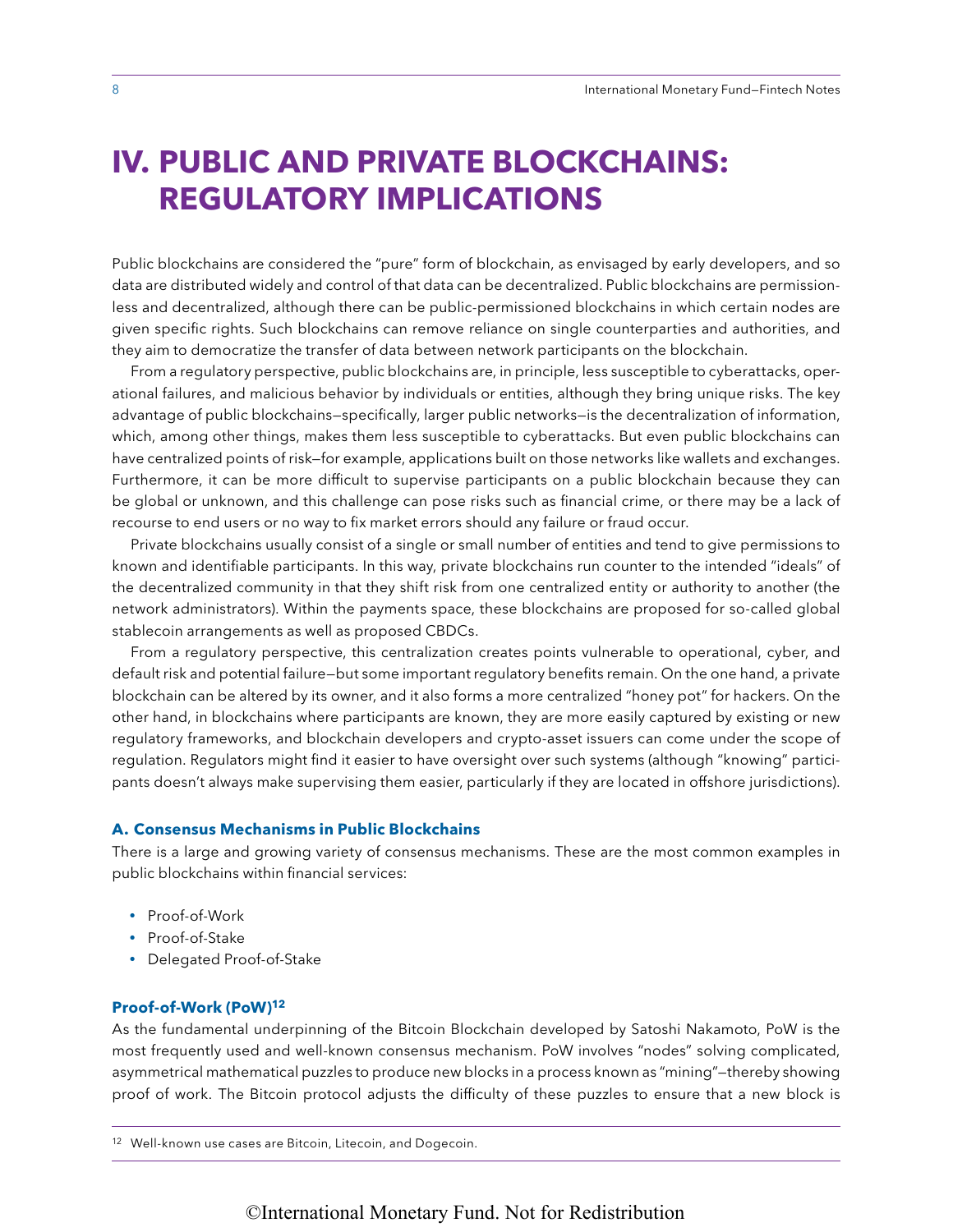produced every 10 minutes. Although the puzzles are designed to be hard to solve, they are easy for the network to verify. Sometimes, several nodes may solve the puzzle, which can create parallel blocks, more commonly known as "forking."13 In these instances, the forks are usually only temporary, as all nodes will eventually move to the longest chain while the other chains get discarded by the protocol.

PoW uses two reward mechanisms to incentivize nodes to be active on the network and ensure a large and diverse number of nodes. On the Bitcoin Blockchain, nodes that solve the puzzle get to add their block to the blockchain and are rewarded with new Bitcoins. These rewards are halved every four years and from May 2020, the block reward fell from 12.5 Bitcoins to 6.25 Bitcoins. This concept of rewarding active nodes with crypto assets is replicated in many other consensus mechanisms. The second reward is the transaction fee. When users send Bitcoins, they attach a transaction fee and the higher the fee, the more likely a node will validate the transaction—meaning a faster transaction time. PoW mechanisms allow for large number of nodes to participate in the network, which can make the network scalable. The larger the network of nodes, the higher the hashrate, the less likely it is for a single node to hold power over the network and engage in fraudulent transactions. This approach ensures that the mechanism is sufficiently robust to ensure network security. From a regulatory perspective, nevertheless, the lack of control in terms of who can enter and participate in the system can be a problem.

To solve the mathematical puzzles generated by the Bitcoin protocol, nodes need to use "brute force," which, in turn, consumes considerable energy because brute force requires specialized computing systems to run through all possible solutions until the winning solution is found—an effort that uses significant power. The IMF has set out that the financial sector has an important role to play in the fight against climate change and seeks to support reductions in climate change risk and mitigating the impact of adverse climate events.14 However, the total energy usage of Bitcoin mining is comparable to Poland at 140 Terrawatt-hour, and so runs counter to this aim.15 Regulators using or supporting consensus mechanisms that rely on large-scale energy use should pay attention to this energy consumption; most of them will likely find such damaging impacts to the environment unacceptable.

Although PoW guarantees eventual consistency in the blockchain, there may be some instances where there are competing forks, which can impact the network by making it slow, expensive, and inefficient. Forks can lead to slower settlement times, making the usage of PoW inefficient in certain areas of financial services (for example, payments). Currently, the Bitcoin Blockchain can process approximately 7 transactions per second, and although the development of the Lightning Network offers promise in this area (albeit with its own flaws), its transaction rate is currently much lower than that of traditional payment mechanisms like Visa—which averages roughly 1,700 transactions per second.

Inconsistencies can also lead to risks to settlement finality. Transactions between counterparties carry risks—including credit, liquidity, operational, and legal risks—all of which can trigger systemic hazards. Rules around settlement finality aim to mitigate these risks; however, the possibility of forks in a blockchain makes achieving settlement finality difficult. This probabilistic settlement creates challenges around ensuring PoW-based blockchains fit within broader settlement regulation, as well as the impact this has on areas like custody. The proposed European Union DLT Sandbox aims to identify—among other things—where such legal issues could interfere with existing regulatory frameworks.

Further, PoW is seen to be potentially centralizing, which could negate the security that PoW offers. As mathematical puzzles become increasingly complex, more powerful computing power is needed to solve them. Given the large cost involved, such technology is available only to certain individuals or entities, or

 $13$  Forks can be "soft," which are backward compatible and temporary in nature, or "hard," which create permanent new chains.

<sup>14</sup> [Climate Change Indicators Dashboard \(imf.org\)](https://climatedata.imf.org/)

<sup>15</sup> [Cambridge Bitcoin Electricity Consumption Index \(CBECI\)](https://ccaf.io/cbeci/index)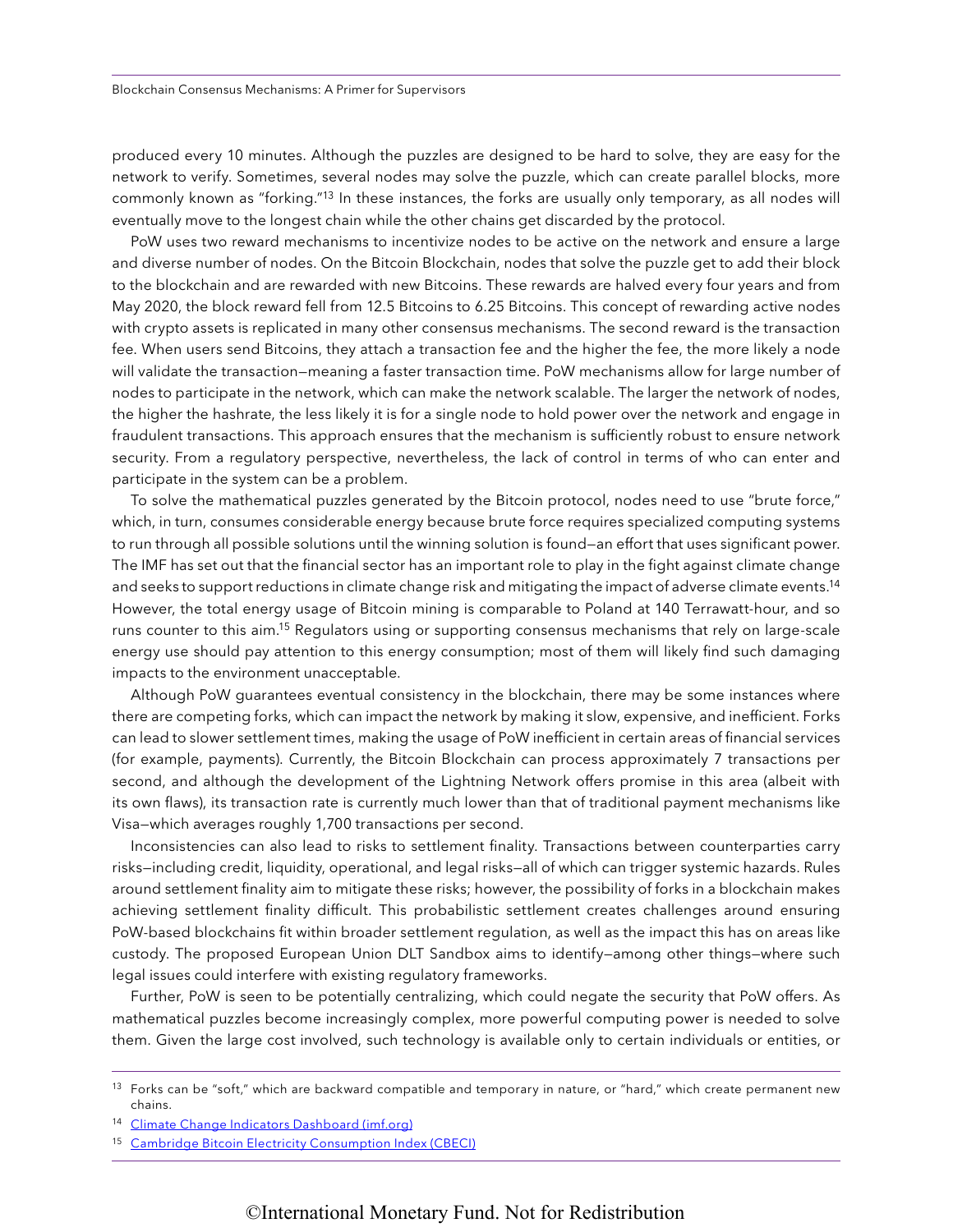<span id="page-14-0"></span>where mining pools are formed. This scenario can give rise to questions around the powers, tools, and options available for the regulator to fix an eventual market failure (for example, an individual who, or entity that, becomes "too big to fail").

Authorities should note that although PoW consensus mechanisms lay the foundation for secure and resilient blockchain systems, they can be slow, they consume significant energy, and settlement is probabilistic. PoW is one of the most secure validation methods and can be useful in records and supply chain management, but the attendant lack of speed, scalability, and settlement finality—and PoW's considerable energy consumption—are likely to pose regulatory risks that many authorities will be unwilling or unable to accommodate in areas like payments. DLT based on PoW consensus mechanisms might not fit within existing regulatory frameworks focused on settlement finality. Supervisors should also be aware that many blockchains that make use of PoW tend to be decentralized, where not all identities of nodes are known, and so can give rise to supervisory difficulties.



[FIGURE 1. Bitcoin Mining Pools Janaury 2021 to January 202216](#page-3-0)

Source: One-year pool distribution calculated by blocks from BTC.com.

#### **[Proof-of-Stake \(PoS\)17](#page-3-0)**

In a PoS consensus mechanism, an algorithm randomly selects validators for block creation based on the amount that token holders stake from their crypto-asset ownership. The first step is selecting a proposer, then a proposed block, and then validation of the proposed block. Holders with larger ownership of the native token have a greater chance of being selected—like playing the lottery. Even though everyone who buys a ticket has a chance of winning and selection is random, those with the most tickets have the greatest odds of winning.

By not requiring energy-intensive mining operations, PoS improves on some of the weaknesses in PoW consensus mechanisms, such as large energy consumption, while preserving network security. This lessened energy consumption also means a lower need to issue many new coins to incentivize nodes to participate in the network. It also limits the risks of a 51 percent attack: although it would be very difficult and expensive

<sup>16</sup> [Pool Stats - BTC.com](https://btc.com/stats/pool)

<sup>17</sup> Well-known use cases are Cardano, Tezos, and Ethereum (announced—as of publication, the Ethereum Network is transitioning from Proof-of-Work consensus to Proof-of-Stake). Ethereum's transition aims to solve issues of environmental impact, transaction throughput, and aims for greater decentralization. Over the long term, Ethereum 2.0 might reduce transaction fees through sharding—a process of splitting the database and creating new chains.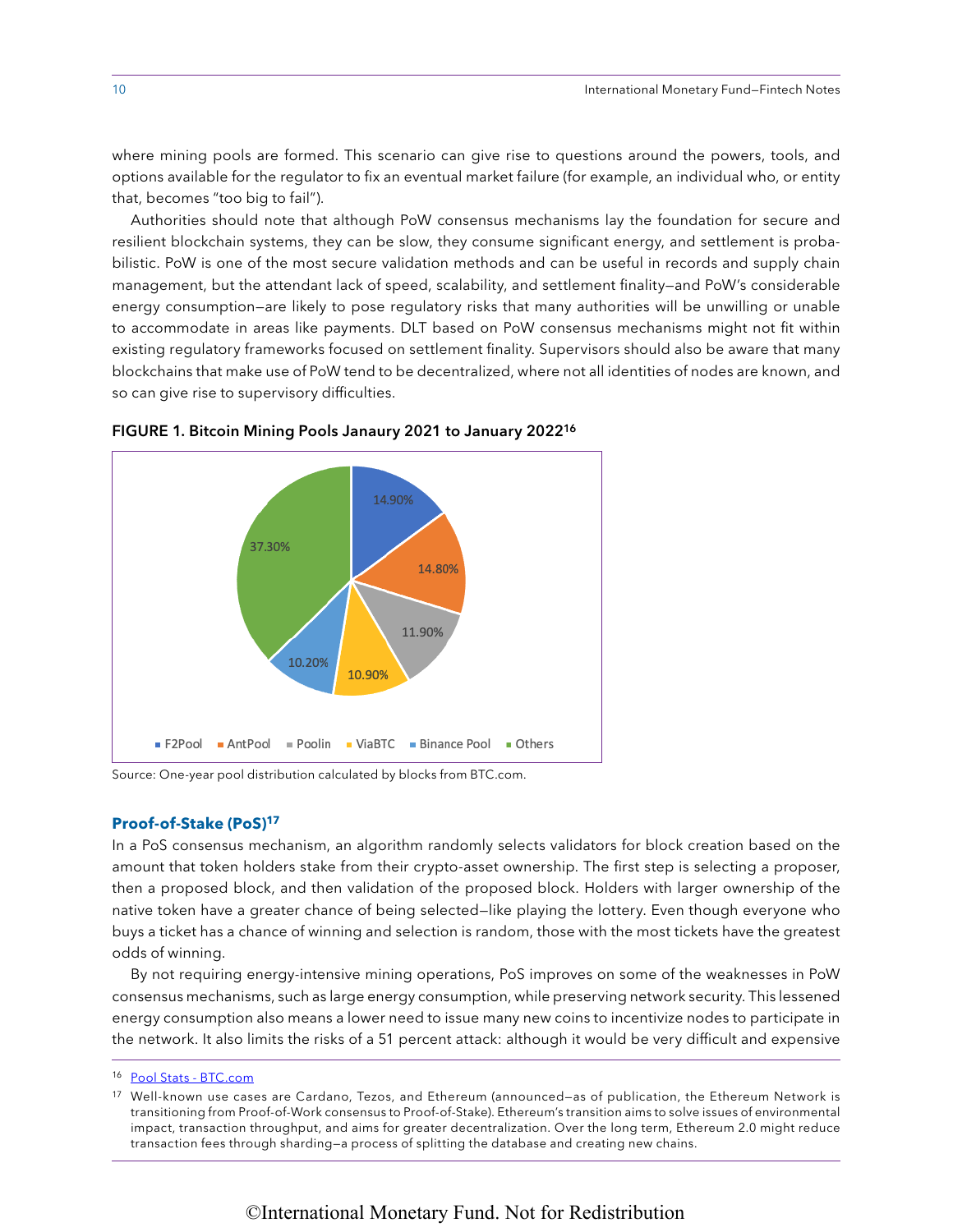for anyone to carry out a successful 51 percent attack in a large PoW-based blockchain, it is even more expensive to do it in a large PoS-based one.

Given that nodes aren't working to solve complex mathematical problems and there are fewer validating nodes, transaction rates can be increased—but settlement issues remain. A greater transaction throughput makes the PoS model much more useful in certain financial services contexts, like facilitating payments; however, to increase the chances of being selected, validating nodes might vote on multiple blocks—even those whose underlying information might be incorrect, creating risks around broader market integrity. PoS models can do this because, unlike PoW models, validating nodes in PoS don't have to expend anything (like energy). While voting on multiple blocks maximizes the chances of nodes receiving a reward through transaction fees, it also increases the risks of multiple forks, which can create uncertainty with settlement finality; this situation is known as the "Nothing at Stake" problem. Newer models of PoS seek to solve it by creating monetary penalties for the work validators do on blocks that do not get included in the chain. These models, however, are still in their infancy.

Because ownership directly correlates with the chances of being selected, PoS consensus mechanisms can theoretically create a community where richer individuals or entities are more likely to be selected. This means those participants are also more likely to be rewarded, fueling an environment where the rich get richer. This scenario can lead to those participants with smaller holdings exiting the network if they aren't able to generate rewards. In effect, PoS consensus mechanisms could create conditions where the network isn't inclusive, as certain members (that is, those with larger holdings) are more likely be favored over others, increasing the potential for centralization.

Weaknesses within PoS consensus mechanisms might impact stability and integrity, such as centralization in smaller networks and the inefficiency of staking. In the long term, these flaws can lead to centralizationrelated issues, which can be particularly problematic in smaller networks or networks in their infancy—and can therefore impact market integrity. Authorities could consider elements like sandboxing to help protect nascent networks.18

The potential for centralization is similar for PoW, where participants that can afford the most powerful machines are better able to generate rewards; however, PoW-based advantages in terms of centralization are based on the different nature of the capital used for validation and the friction to switch between the currency and the hardware and electricity. Even in larger PoS networks, the potential for validator cartels to form can lead to concerns around centralization, while exchanges and wallet providers could also theoretically exercise disproportionate control given their large holdings. PoS is also inefficient in its use of network-native resources. Given that crypto assets might be locked up for staking purposes, PoS removes the ability to transfer or spend a proportion of the total number of crypto assets in circulation. A liquidity shortage could arise if token holders hoard their tokens to increase their chance of being selected as validators; this act would lower the speed of transaction rates, and the network could suffer from the lack of circulation.

Safeguarding the integrity of financial systems is an important aspect of the BFA, so regulators should think about appropriate network security and fairness. Authorities should consider those frameworks that incorporate appropriate systems and controls to mitigate against cyber and operational risks, such as the Basel Committee on Banking Supervision (BCBS) Principles for Operational Resilience (BCBS 2021). In line with the BFA elements on improving financial inclusion and ensuring open, free, and contestable markets, authorities should also consider how to work with market participants developing these networks to ensure that they are as inclusive and collaborative as possible and that these networks do not work to benefit a small privileged group and lead to areas of financial markets that lack contestability. Finally, due to the Nothing at Stake problem, authorities may want to pay attention to the risks created by competing chains.

<sup>18</sup> In PoS, security improves with scalability; therefore, until they achieve sufficient scale, nascent networks might benefit from proof-of-concept to proof-of-value–style controlled environments, such as certain types of sandboxes.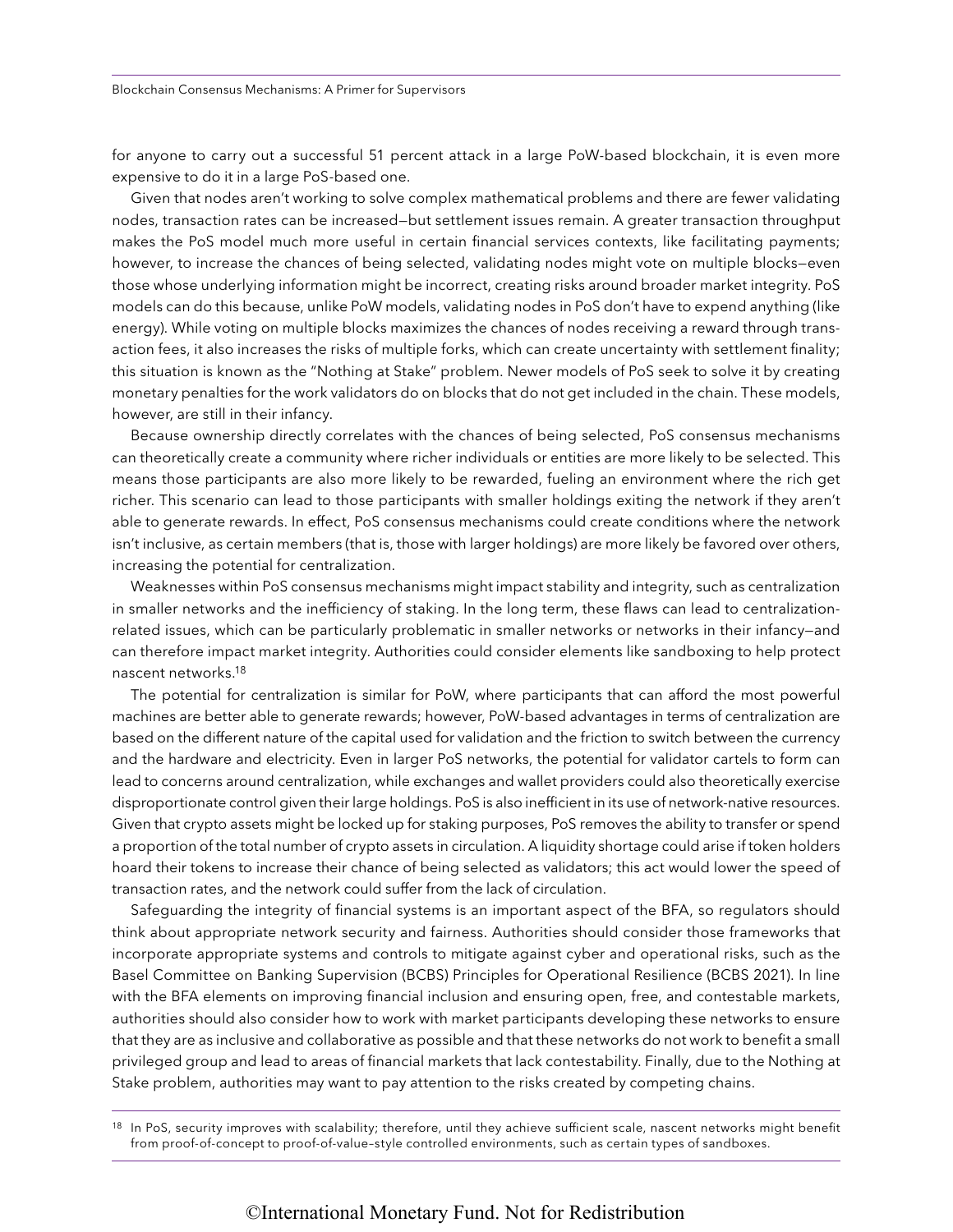#### <span id="page-16-0"></span>**[Delegated Proof-of-Stake \(DPoS\)19](#page-3-0)**

DPoS adds a democratic element to the PoS consensus mechanism by outsourcing the validation process. As with PoS, block validation is randomized, and individuals or entities (stakeholders) who stake the greatest amount of a particular crypto asset are more likely to win the opportunity to validate a block and generate a reward. The DPoS model operates a voting system where the stakeholders chosen to validate a block can outsource their work to a third party. These third parties are known as "witnesses" and are responsible for achieving consensus during the generation and validation of new blocks. Rewards are shared between the witnesses and the stakeholders.

Benefits of DPoS include energy savings, greater decentralization, and positive participant behaviors. DPoS promotes greater democratization: all token holders can play some role in the operationalization of a network. It should be noted that in many models of blockchains that use DPoS, voting is proportional to the amount of stake that participants place. DPoS also aims to promote positive behaviors from participants. Those witnesses that add value to a network and are good network citizens are more likely to be repeatedly voted in; any witness that loses credibility, doesn't participate, or looks to carry out fraudulent activity is likely to be voted out. This process ensures that witnesses work with the network's best interests in mind. DPoS also makes use of "delegates" who are voted on to govern the system and propose any core changes. Like witnesses, delegates are placed into position through voting—and they can be removed through voting if they are seen not to serve the needs of the network.

In terms of financial services, and payments in particular, transaction rates are likely to be quicker in DPoS than in both PoW and PoS due to network engagement. This is because witnesses are likely to participate more actively and at greater speed to retain their position in the community. Witnesses are also likely to be limited in number, which increases transaction throughput; however, if there are an excessive number of validators, there is a greater risk that the network will slow down. So, a balance around greater scalability must be struck.

Although DPoS promotes greater decentralization, in some instances, such as where participation in the voting process is low, concerns about centralization can arise. For example, having a limited number of token holders could impact and influence the network. As with PoS, DPoS stakeholders can use their power from larger stakes to form cartels, which can make the network more centralized and less resilient to attacks—resulting in both regulatory authorities without relevant powers or tools to rectify such issues and concerns about market integrity and operational resilience.

DPoS is relatively new, yet it provides opportunities for firms to generate efficiencies through a relatively fast transaction throughput and can be delivered in both permissioned and permissionless networks. If developed and implemented in a compliant manner, DPoS can create positive outcomes for markets and consumers by providing interesting use cases in regulated activities, like payments. This is because it can create a truly decentralized environment with the potential for quicker transaction rates. That said, because the mechanism has not been tested as long as PoW or PoS have been, regulators should consider associated network-security risks, cartel-like behavior, and limited voter participation.

#### **[B. Consensus Mechanisms in Private Blockchains](#page-3-0)**

This section covers the most common consensus mechanisms deployed in private blockchains within financial services:

- Practical Byzantine Fault Tolerance
- Federated Byzantine Fault Tolerance
- DiemBFT
- Proof-of-Elapsed-Time

<sup>19</sup> Well-known use cases are EOS, Ark, BitShares, and Tezos.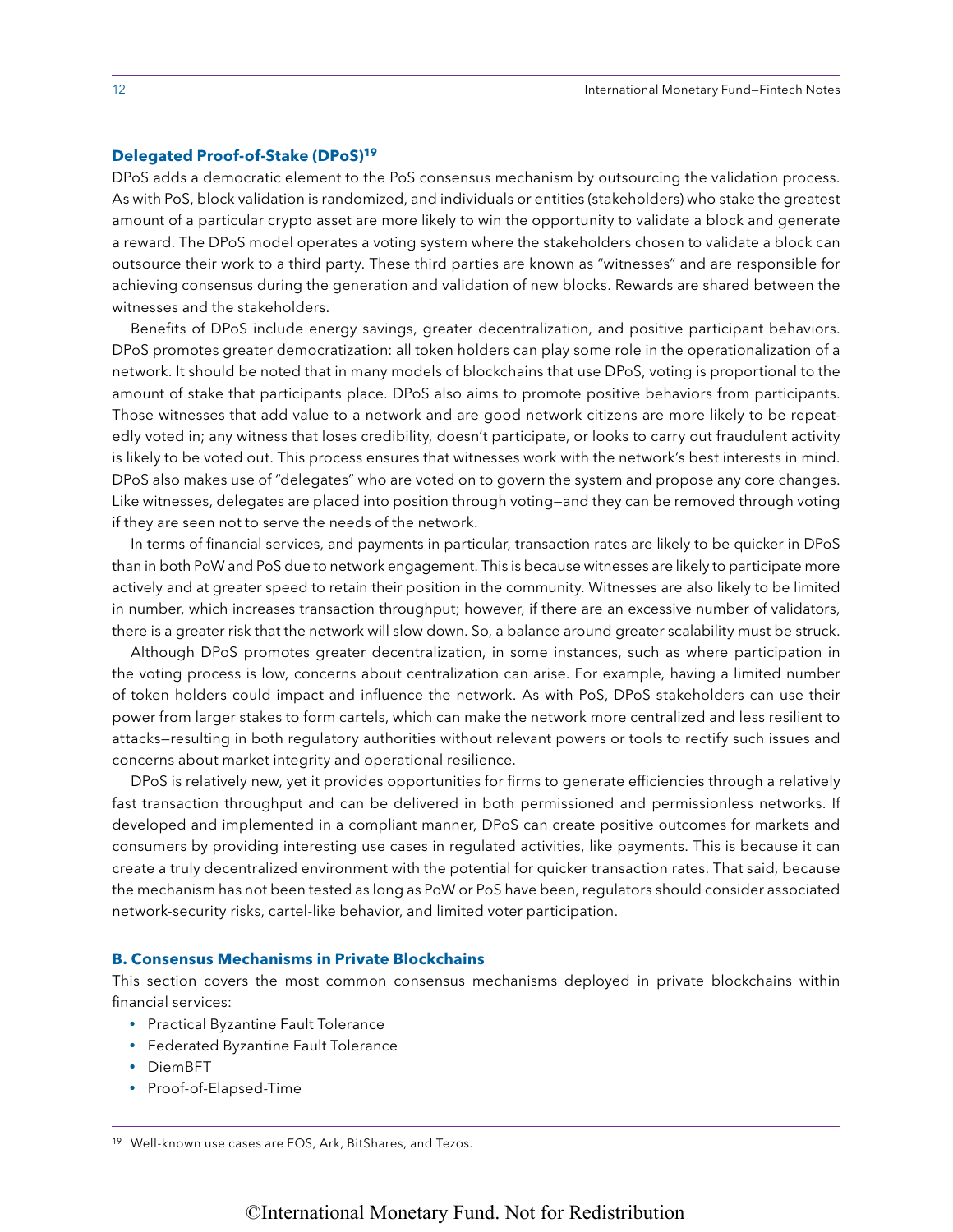#### <span id="page-17-0"></span>**[Practical and Istanbul Byzantine Fault Tolerance \(pBFT/iBFT\)20](#page-3-0)**

The consensus mechanisms explored so far work well when network participants are not trusted—that is, they work well with public or permissionless networks. This next section deals with those consensus mechanisms in which network participants are trusted; pBFT is among the most well-known examples. pBFT works best in cases where network participants are at least partially trusted—that is, in permissioned networks. It predates blockchains in terms of the underlying theory, but it has been applied to blockchain networks with some success. It can be considered a Proof-of-Authority (PoA) type of mechanism where nodes stake their identity and reputation, as opposed to a financial or computational stake such as PoW and PoS. This means identities are known, and therefore networks are likely to be centralized.

Nodes in pBFT are sequentially ordered and constantly communicating to keep network throughput high. There is one main node, also known as the "leader" node, and several backup nodes. pBFT assumes that some of these nodes are likely to be fraudulent and therefore likely to be sending out malicious or false messages. To counter this act, all nodes communicate with each other. The aim is that all the honest nodes come to an agreement on the state of the network through a majority consensus. As more honest nodes are likely to come to agreement on the state of a network than fraudulent nodes coming to agreement on a false decision, incorrect information should be rejected by the majority. Nodes in the system share messages when determining whether to commit a block to the chain. This ensures that a message came from a specific peer node and that it wasn't tampered with during transmission. These messages take the form of four rounds, known as "views," that are proposed by the leader.<sup>21</sup> If a view has gone on too long, nodes can agree on a timeout. Leader nodes can be changed after every view.

Although pBFT is a pre-blockchain proposal for distributed systems, slightly modified for blockchain, iBFT was developed specifically for blockchain. iBFT can be thought of as a type of pBFT consensus mechanism with some modifications. Rather than using leaders and backup nodes, iBFT employs "proposers" who play a role like leaders and validators who play roles like backup nodes, in that they can validate blocks but play no role in the consensus protocol. After each consensus round, the validators can choose a new proposer who is responsible for providing the candidate block for the next interval. The primary modification in iBFT is that validators can be removed or added; in pBFT the set of validators is static. So, validators in iBFT are more invested in the network and likely more honest and engaged. iBFT may create lower barriers to entry depending on how the blockchain is implemented.

Both iBFT and pBFT work where fraudulent or malicious nodes do not exceed a third of the overall nodes in a network. This means that network security increases when the overall number of nodes in the network increases. The main advantage of pBFT and iBFT when deployed in financial services is that there are no forks and there is immediate settlement and so settlement finality. Unlike in PoW, PoS, and DPoS, which require confirmation of a block state, the stream of communication between nodes on a pBFT and iBFT network ensures that there is agreement on the state of a network at a specific time, which means the state of an agreed-upon block is final.

There is little energy consumption when compared to PoW-based networks, as there are no miners working to solve complicated mathematical puzzles and nodes are known to each other. Both pBFT and iBFT can lower the need for and variance of rewards, as decisions are made collectively; every node can be incentivized and rewarded in a similar fashion. Even though more nodes mean more network security, pBFT and iBFT work best when node numbers are limited because of the large number of messages exchanged between the nodes. The more nodes there are, the longer it takes for actions (like transactions) to be

<sup>20</sup> Well-known use cases are Hyperledger Fabric and Consensys Quorum.

 $21$  These views involve a client sending a request to the leader node; this request being broadcast to backup nodes; the nodes acting on this request, voting between themselves, and then replying to the client; and then finally the client waiting for replies from different nodes, ensuring the result is the same.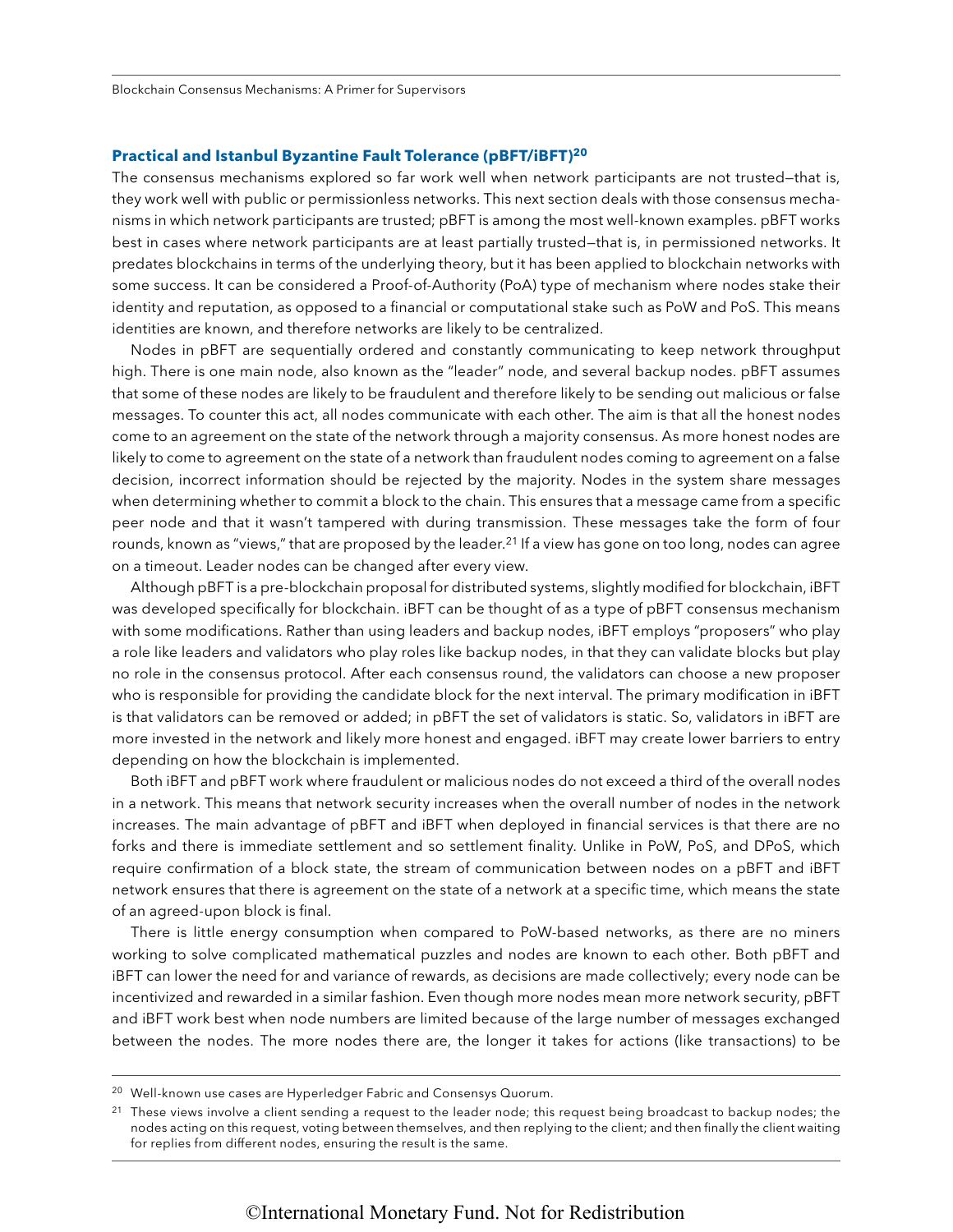<span id="page-18-0"></span>completed. Unlike the consensus mechanisms mentioned earlier, pBFT and iBFT work where nodes are known to one another; however, even with known nodes, a pBFT- or iBFT- based network can be susceptible to Sybil attacks in which a single node, like the leader, can manipulate other nodes in the network, therefore compromising security. While this risk can be mitigated with a network of more nodes, such expansion may reduce network speed and efficiency.

pBFT and iBFT can ensure efficient and fast networks and may protect consumers; however, the mechanism may facilitate networks that hamper competition. Within financial services, pBFT and iBFT are likely to work best where organizations represent the different nodes in a network and these organizations work within a single governance system. These organizations may create barriers to entry for new joiners, particularly where there is a closed loop of data sharing, sharing of efficiencies, or a closed ecosystem. This case is completely different from that of PoW, PoS, and DPoS, where almost anyone can become a node within a network, providing open, free, and contestable markets. It also means pBFT requires trust in some central entity or group of entities. This trust in intermediaries runs counter to a core tenet of the original Bitcoin Blockchain and most blockchains developed since. Decentralization and democratizing of actions (like currency transactions) are a key reason for the development of blockchains. Authorities may need to work with broader domestic regulators and competition authorities to mitigate against possible risks to competition.

Although most regulatory and technical risks are like those of pBFT, a network using iBFT will always produce blocks at regular intervals. This is true even if there are no actions or transactions. So, there might be many blocks with zero actions. Authorities may consider the implications of this type of block creation, as it can take up valuable storage space and create unnecessary energy expenditure. However, with "known" participants, authorities might be better able to regulate and supervise network participants, and, with immediate settlement, propositions built on such networks are more likely to fit into existing regulatory frameworks.

#### **[Federated Byzantine Fault Tolerance \(fBFT\)22](#page-3-0)**

fBFT is a Byzantine Fault Tolerant consensus mechanism that aims to solve issues of centralization with greater scalability. In the BFT mechanisms described above, identities of all participants are known; however, in fBFT the identities of all nodes do not have to be known. So, membership is open and control can be decentralized. fBFT can be thought of as semi-trusted as it relies on "quorum slices," or a Unique Node List, which means only a subset of nodes is needed for agreement. In most implementations of fBFT, nodes individually choose the other nodes they trust for information. These nodes are likely to overlap or intersect with other quorum slices. Where this occurs it is known as a "quorum intersection." Quorum intersections allow small quorum slices to build agreements across the network, improving scalability.23

Within financial services, BFT consensus mechanisms can generate large efficiencies for retail payments, wholesale settlements, and other back-office functions, but BFT works best where network participants are known. These algorithms are built for speed and have immediate block finality. The latter is particularly operationally flexible, as it allows groups of validators to be modified over time. With increasing scale, speed

<sup>22</sup> Well-known use cases are Ripple and Stellar.

<sup>&</sup>lt;sup>23</sup> For example, you might trust five individuals known to you, but you do not trust a sixth, unknown individual. The five known individuals would be your quorum slice; however, one of your five trusted individuals might know and trust the sixth individual. This is a quorum intersection, as your quorum slice overlaps with another. The sixth individual might have a further five individuals who are not known to your quorum slice but are known to the sixth individual. This can mean that from a small subset of known individuals, an agreement is reached across the network. This approach can create strong network security, as well-behaved nodes may not want to keep failed nodes in their slices out of concern the failed nodes will affect them negatively.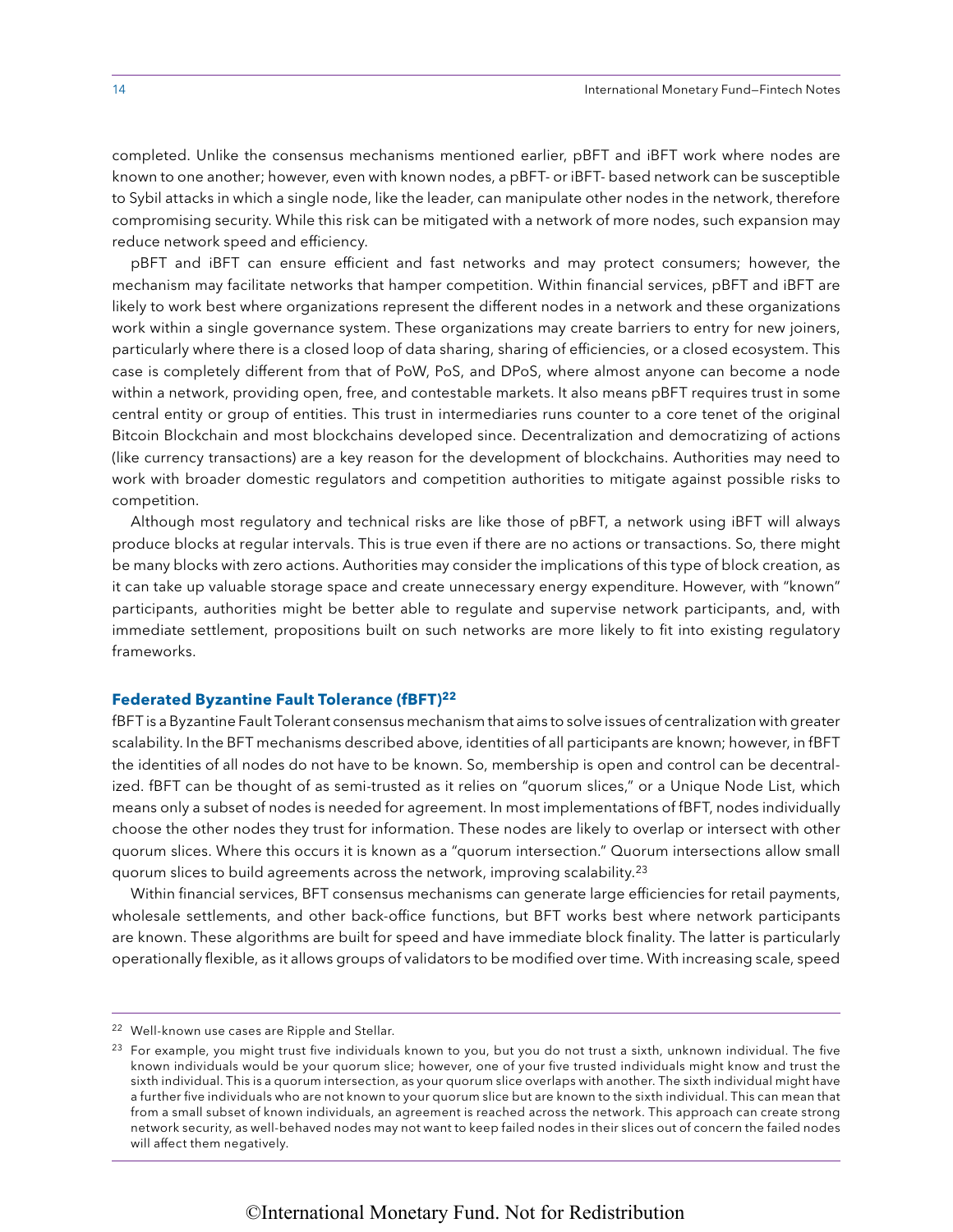<span id="page-19-0"></span>and trust can become compromised; therefore, these models do have the potential to create barriers to entry. This problem is something that fBFT aims to solve with its approach of a Unique Node List.

Authorities might consider how fBFT consensus mechanisms can balance a decentralized and distributed network with efficiencies, such as a high transaction rate and settlement finality, to generate positive outcomes for markets. With its unique ability to mix known and unknown participants, fBFT could create greater risks to financial integrity than the BFT mechanisms described earlier, and it suffers from additional flaws and weaknesses that must be considered (most notably, in security, with the presence of faulty or malicious nodes). However, given its potential to be both efficient and scalable, authorities may need to collaborate both domestically and across borders to ensure that any risks to financial stability are appropriately mitigated.

#### **[DiemBFT24](#page-3-0)**

DiemBFT is a Byzantine Fault Tolerant protocol based on the HotStuff protocol, which itself builds on pBFT and aims to increase speed and efficiency. The aim of the protocol is to provide a quicker network by reducing the large number of messages and communication between nodes that are seen in pBFT, while retaining network security and accuracy. The HotStuff protocol achieves this goal through a type of communication that relies more heavily on the leader node, rather than on communication between all nodes, creating a star communication network. Security is also enhanced using the HotStuff approach of unpredictable leader election whereby a new leader is determined randomly. Like pBFT, HotStuff and DiemBFT are based on a leader/follower paradigm. In the DiemBFT Diem Network, members act as nodes and receive transactions from clients, which are communicated with others through a shared mempool.<sup>25</sup> Nodes can rotate and become leaders through a dynamic leadership model that is based on the HotStuff protocol, which allows these rotations to occur within rounds (or "views") with minimum timeouts, and DiemBFT builds on this effort with a pacemaker mechanism to ensure every round has an upper time limit. Leaders propose new blocks of transactions to add to the chain and follower nodes vote to approve them. Once a node block gets a majority vote from the follower nodes, the leader node creates a Quorum Certificate that is broadcast to all nodes. Once the Quorum Certificate is verified, transactions can be committed to storage.

DiemBFT allows for faster transaction throughput. Transactions on the Diem Network have the potential to be relatively quick and low cost. Unlike the Bitcoin Blockchain, which can only process 7 transactions per second, the DiemBFT proposes to process 1,000 at launch. DiemBFT is also planning to support additional resources, such as decentralized applications, rather than just transferring Diem stablecoins.

However, the DiemBFT has several drawbacks that can impact competition as well as create issues around data and privacy. When used as part of the Diem stablecoin proposition, DiemBFT is a centralized network where nodes must commit at least \$10 million to join and have access to appropriate computing hardware. And while these sunk costs reduce the incentive for those nodes to then become malicious, they create concerns around barriers to entry and market contestability, which run counter to the BFA's aims. DiemBFT also relies on only a few counterparties (the nodes) as well as the leader node in each "view."

Given the development of the DiemBFT by a "BigTech," authorities have several unique and important challenges to consider. In addition to the high barriers to entry, the potential of the DiemBFT, when utilized by Diem Network members, to become a systemic payment infrastructure due to a potentially large embedded userbase (that is, service users of existing network members) may require extensive collaboration among regulatory authorities worldwide, including both financial services regulators to manage payments related risks, and non-financial regulators including competition authorities for broader risks (Bains, Sugimoto, and Wilson 2022; IMF 2021c).

<sup>24</sup> A well-known use case is Diem.

<sup>&</sup>lt;sup>25</sup> A mempool is used to store information such as unconfirmed transactions that are waiting to get validated.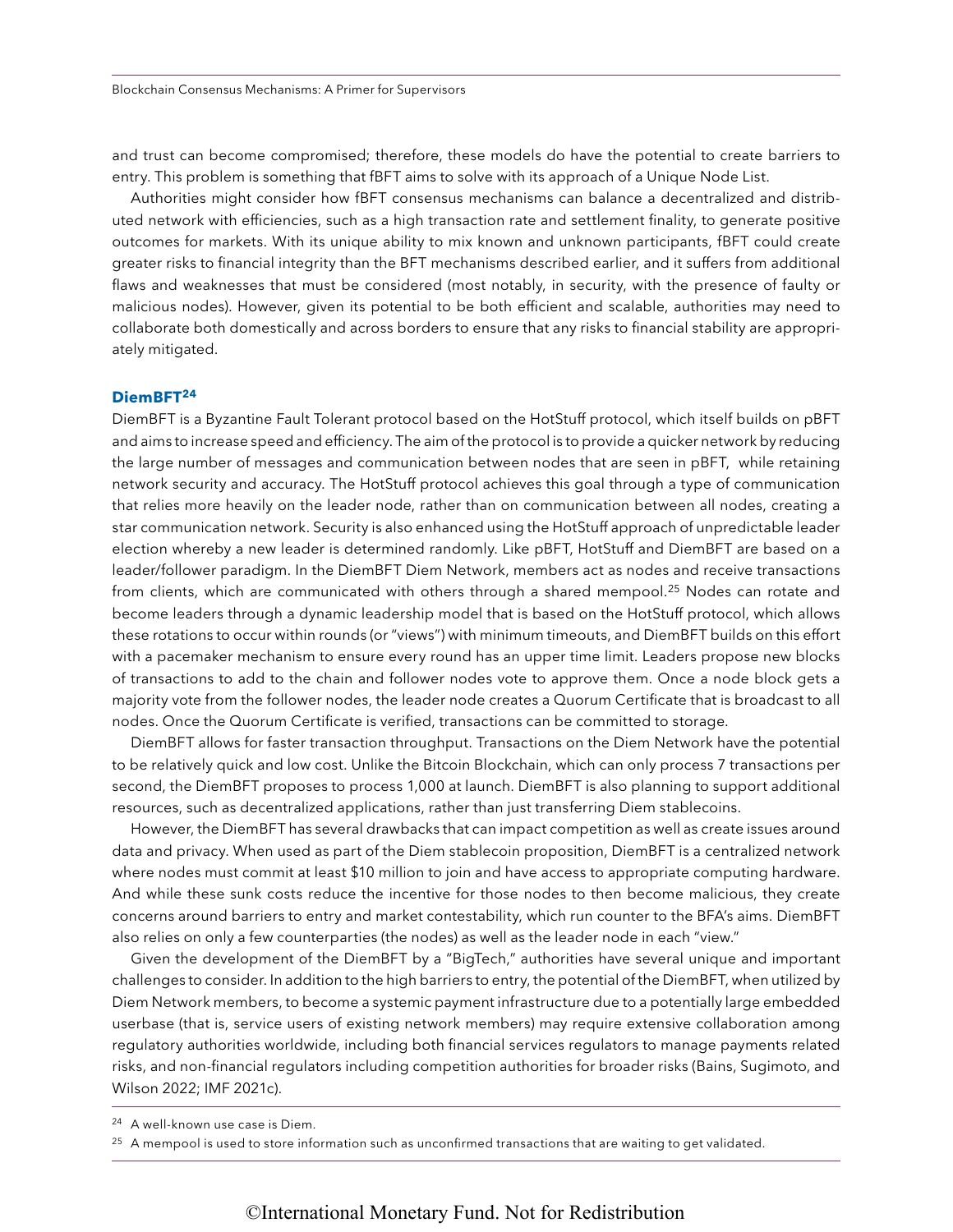#### <span id="page-20-0"></span>**[Proof-of-Elapsed-Time \(PoET\)26](#page-3-0)**

PoET is a privately developed consensus mechanism that aims to prevent large energy consumption and can be used in both permissioned and permissionless blockchains. It also seeks to limit other forms of resource utilization—for example, locking up amounts of crypto assets as stakes and centralizing rewards. Like fBFT, it has been developed for a permissioned setting but has the potential to be scalable and extend to permissionless networks. Intel created this consensus mechanism and offers a ready-made tool to solve the computing problem of randomly selecting a leader. PoET makes decisions about mining rights and block winners on a network; it aims to spread the chances of winning fairly across the largest number of network participants.

Each node on a PoET network generates a random wait time and is required to wait for their chosen wait time to expire, which can save energy. The first node to complete the wait time—that is, the node with the shortest randomly generated wait time—wins the new block. Importantly, while the node is waiting for its wait time to expire, it goes to sleep, so it can use its processor for other tasks or no tasks at all, therefore limiting energy consumption. Intel's ready-made tool ensures that networks using its mechanism can both generate random wait times and ensure the random wait time is genuinely fulfilled. PoET solves the problems with energy consumption, the potential centralization of rewards, and concerns about random leader selection. Furthermore, it can keep transaction rates fairly high.

That said, settlement remains probabilistic. Issues can arise with existing regulatory regimes when a PoETbased blockchain network is used in certain financial services capacities. Probabilistic settlement raises concerns about the ability of such blockchains to meet existing regulatory requirements on settlement finality as well as their use in certain financial service propositions (for example, payments). There are concerns about the network's vulnerability to Sybil attacks, and giving centralization of the consensus mechanism to a third party (that is, Intel) runs counter to the goal of removing trust in intermediaries. Authorities should consider whether security concerns are likely to impact the provision of financial products and services based on PoET; they should develop relevant systems and controls for greater operational and cyber resilience. Although a single entity (such as Intel) is theoretically easier to regulate than unknown or distributed entities, regulatory authorities may find it difficult to draw an effective financial regulatory perimeter.

<sup>26</sup> A well-known use case is Hyperledger Sawtooth.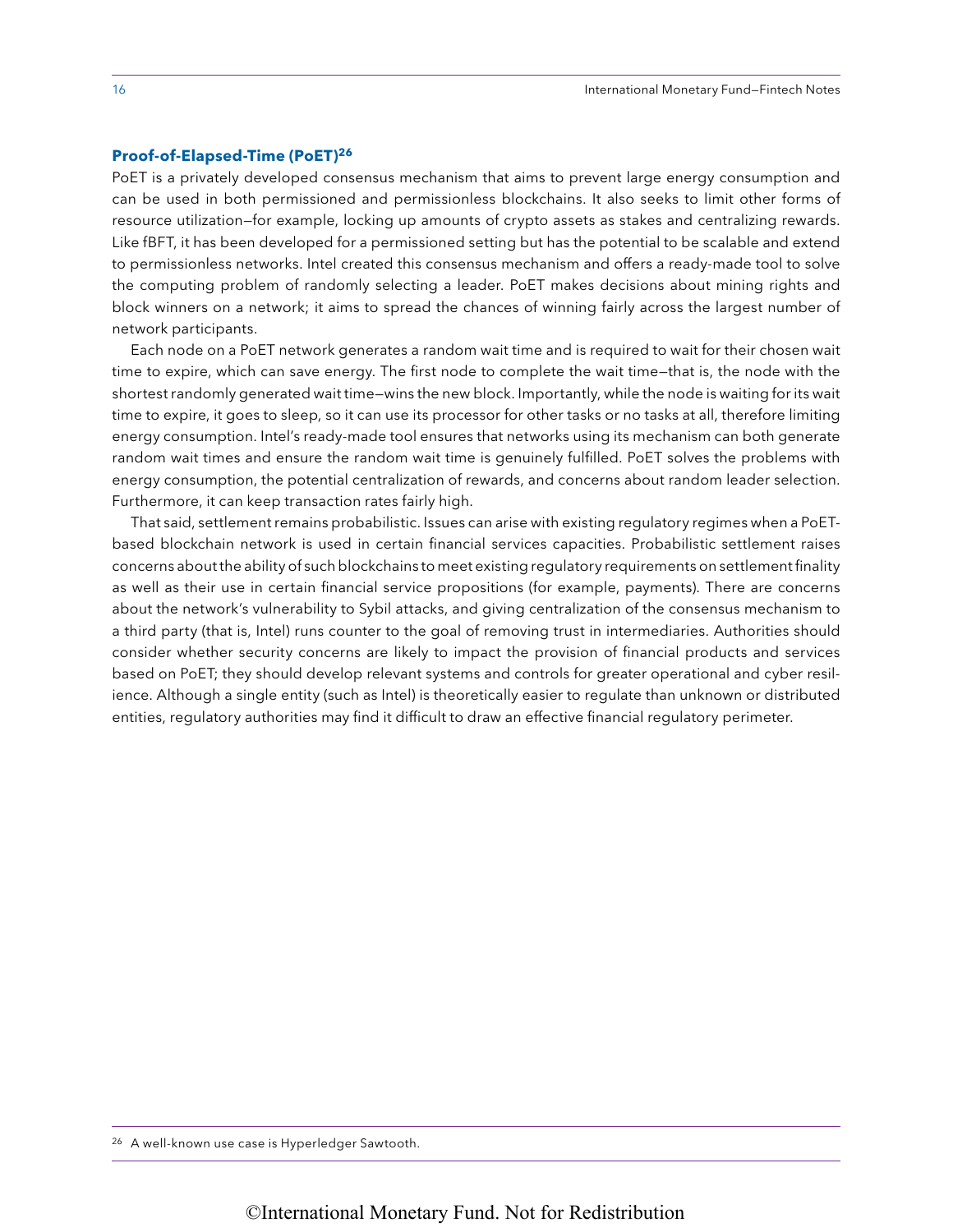# <span id="page-21-0"></span>**V. [CONCLUSION](#page-3-0)**

Consensus mechanisms are deployed depending on the type of operation a particular blockchain network is likely to carry out. Mechanisms used in permissionless networks tend to focus to a greater extent on security and ensuring that consensus is achieved among untrusted nodes. Mechanisms used in permissioned networks sacrifice decentralization for settlement finality and quicker transaction rates.

PoW is too energy intensive to be considered a viable consensus mechanism involving many regulated financial services activities. It runs counter to several of the IMF's aims, particularly those that involve transitioning to a greener economy. Although the mechanism is secure, resilient, and offers true democratization of data within distributed systems, significant energy consumption, the nature of forking, and the attendant issues around probabilistic settlement are likely to create friction with many regulatory frameworks, regulatory mandates, and the BFA. Some of these issues are also apparent in other consensus mechanisms where settlement is likely to be probabilistic—like PoS, DPoS, and PoET.

|                | <b>PoW</b>         | PoS/DPoS       | <b>PoET</b>          | pBFT/iBFT    | <b>fBFT</b> | <b>DiemBFT</b> |
|----------------|--------------------|----------------|----------------------|--------------|-------------|----------------|
| Blockchain     | Permissionless     | Permissionless | <b>Both</b>          | Permissioned | <b>Both</b> | <b>Both</b>    |
| <b>Type</b>    |                    |                |                      |              |             |                |
| Settlement     | Probabilistic      | Probabilistic  | <b>Probabilistic</b> | Immediate    | Immediate   | Immediate      |
| Finality       |                    |                |                      |              |             |                |
| Transaction    | Low                | High           | Medium               | High         | High        | High           |
| Rate           |                    |                |                      |              |             |                |
| Scalability    | High <sup>27</sup> | High           | High                 | Low          | High        | High           |
|                |                    |                |                      |              |             |                |
| Contestability | High               | High           | High                 | Low          | Medium      | Low            |
| Environmental  | High               | Medium         | Low                  | Low          | Low         | Low            |
| Impact         |                    |                |                      |              |             |                |
| Security       | High               | High           | Medium               | Medium       | Medium      | Medium         |

#### [TABLE 1. Comparison of Different Consensus Mechanisms](#page-3-0)

These issues are generally solved by closed network consensus mechanisms, but they introduce new risks and run counter to blockchain principles of disintermediation and decentralization. Mechanisms such as pBFT, iBFT, DiemBFT, and PoET are designed to be quick and energy efficient, although some of them suffer from scalability and access problems. These (and similar) mechanisms are more likely to be deployed in financial services where participants are known and are likely to be used in global stablecoins and potential CBDCs, which can create risks to financial stability. These mechanisms can give rise to risks around competition and contestability where networks are closed and barriers to entry are high, and if such networks deploy widely used products (like global stablecoins), a lack of competition and substitutability could lead to networks that are "too big to fail."

Public-private collaboration might better allow authorities to monitor developments in the market and ensure the development of compliant business models in financial services. Where development of DLT is small or nonsystemic, authorities might decide to take a "wait and see" approach. Where development of DLT operates at a larger scale, authorities might take a "test and learn" approach through outreach and

<sup>&</sup>lt;sup>27</sup> While the PoW can be expandable and so scalable, it does not necessarily mean that increased volumes will reduce the cost of each transaction.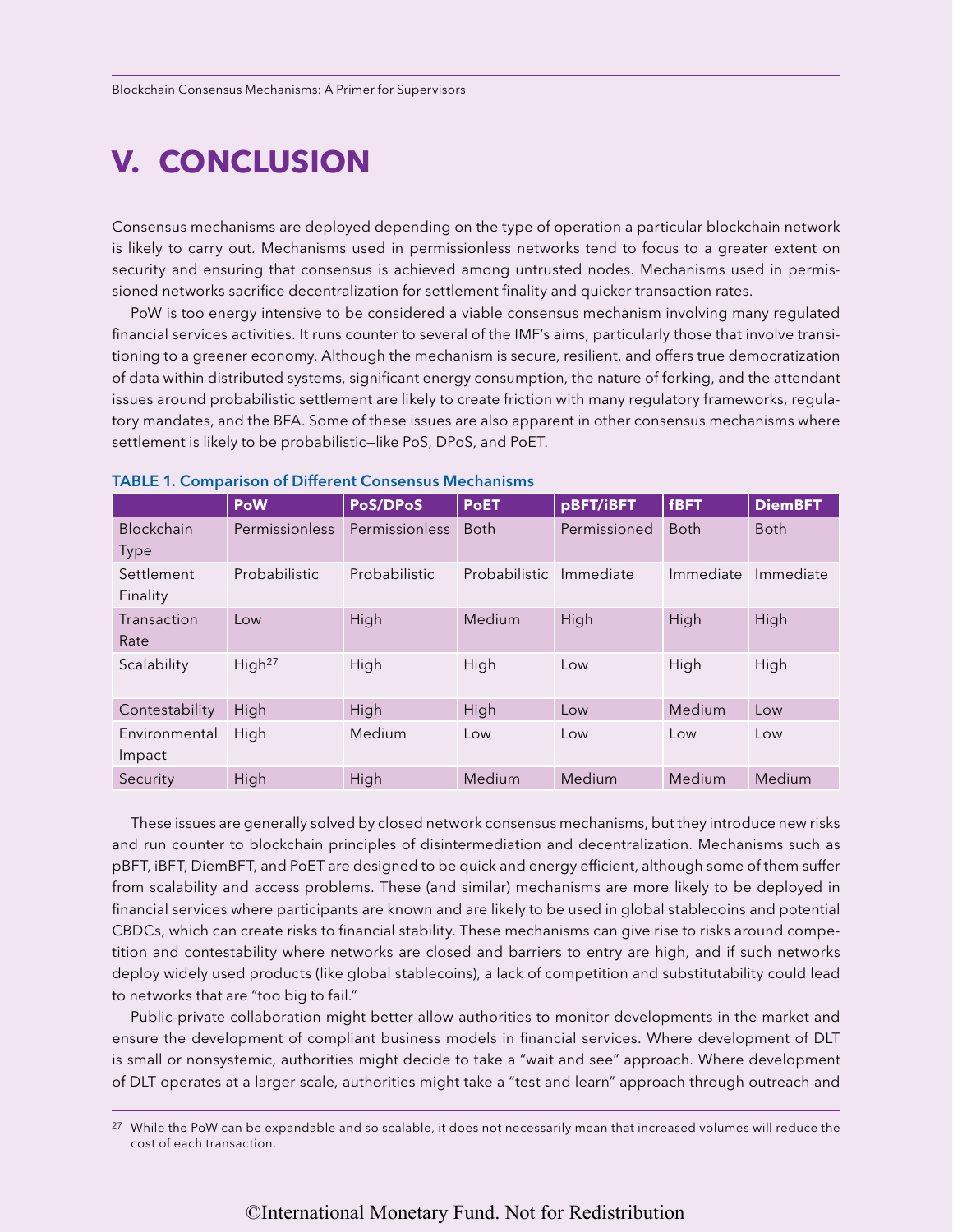engagement, to better understand the risks and benefits as well as additional variables. Such variables include interoperability with other financial systems, emerging standards across financial institutions, or support by major industry leaders, all of which have regulatory implications.

Engagement between authorities and industry can happen through short-term engagements, using "business as usual" supervision, or through longer term engagement, via innovation hubs. Short-term public-private collaboration can happen through joint events or commissioned surveys focused on consensus mechanisms; longer term collaboration can be through joint research, experiments, and testing. Partnership between regulators, technologists, security experts, and other relevant stakeholders (for example, academia and industry bodies) can help supervisors fully understand the implications of different consensus mechanisms.

Regulatory authorities should consider the implications of different consensus mechanisms in terms of regulation and supervision and consider a technology agnostic approach. They should determine whether the consensus mechanisms are appropriate in relation to the desired outcomes of a specific proposition. By taking a technology agnostic approach, authorities can work with market participants to better understand the strengths and weaknesses of different consensus mechanisms and where comparative advantages in the provision of different financial products and services (for example, payments, issuing debt/equity, supply chain management, record of activity) might exist. Through shifting to a technology agnostic approach, authorities remain unbiased to the use of different technologies but recognize that different technologies bring different risks and authorities are not "neutral" to these risks. Authorities can then make determinations on specific technologies. Utilizing the BFA as a framework, regulators with a deeper understanding of these consensus mechanisms can better contextualize whether they are likely to encourage competition and increase efficiency—or create risks to market integrity, consumer protection, and financial stability.

Supervisors should be upskilled and, where possible, trained experts should be hired to better help authorities understand consensus mechanisms so that supervisors can ask firms pertinent questions and make accurate judgments on the risk and efficiency of different consensus mechanisms. Although many regulatory authorities are beginning to make the shift toward becoming more data-driven digital regulators resources, budgets, and the availability of skilled supervisors remain a challenge for many of them. Here, international organizations like the IMF have a role to play in providing technical assistance and sharing best practices. Furthermore, standard-setting bodies can help by developing global recommendations that can provide minimum requirements for consensus mechanisms when utilized in regulated financial entities.

Authorities could also consider utilizing tools such as TechSprints to better understand the strengths and weaknesses of different types of consensus mechanisms. TechSprints are short collaborative programs that bring together participants to develop technology-based ideas or proof of concepts to address specific industry challenges. Participants can be within financial services, but they can also come from academia, government, and nonprofit organizations, among others. Programs like TechSprints can help move authorities from being technology neutral to technology agnostic; they can give authorities a better understanding, at a high level, of how different types of consensus mechanisms are likely to impact the development and delivery of certain financial products or services.

Where a proposition based on a certain type of DLT is ready to enter the market, regulatory sandboxes and digital sandboxes can better allow authorities to understand specific benefits and risks, thereby fostering innovation while mitigating dangers to financial stability, market integrity, and consumer protection. In many cases, the choice of consensus mechanisms used either by regulated entities or by the regulator itself in a SupTech<sup>28</sup> capacity is a long-term decision: once you select it, you're stuck with it. This choice requires more formal reviews and collaboration involving many actors of the ecosystem.

<sup>&</sup>lt;sup>28</sup> SupTech refers to Supervisory Technology, or the use of new technology to support the objectives of authorities.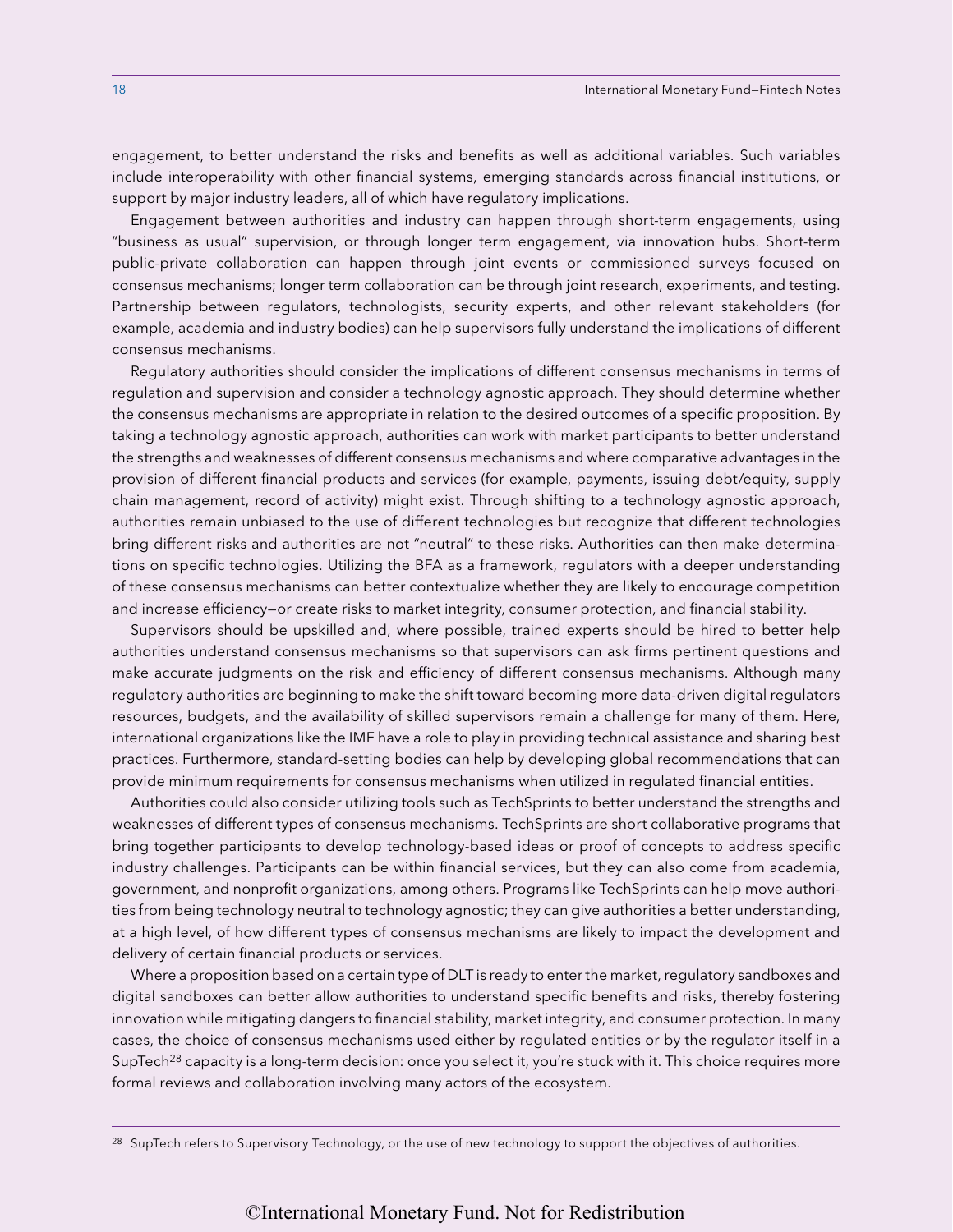### <span id="page-23-0"></span>**VI. [REFERENCES](#page-3-0)**

- Bains, Parma, Nobuyasu Sugimoto, and Christopher Wilson. 2022. "BigTech in Financial Services― Regulatory Approaches and Architecture." IMF Fintech Note, Washington, DC. [https://www.imf.org/](https://www.imf.org/en/Publications/fintech-notes/Issues/2022/01/22/BigTech-in-Financial-Services-498089
) [en/Publications/fintech-notes/Issues/2022/01/22/BigTech-in-Financial-Services-498089.](https://www.imf.org/en/Publications/fintech-notes/Issues/2022/01/22/BigTech-in-Financial-Services-498089)
- Basel Committee on Banking Supervision. 2021. *Principles for Operational Resilience.* March. [https://www.](https://www.bis.org/bcbs/publ/d516.pdf) [bis.org/bcbs/publ/d516.pdf.](https://www.bis.org/bcbs/publ/d516.pdf)
- Bowman, Mic, Debajyoti Das, Avradip Mandal, and Hart Montgomery. 2021. *On Elapsed Time Consensus Protocols*. [https://eprint.iacr.org/2021/086.pdf.](https://eprint.iacr.org/2021/086.pdf)
- Carter, Nic, and Linda Jeng. 2021. "DeFi Protocols Risks: The Paradox of Defi." [https://papers.ssrn.com/](https://papers.ssrn.com/sol3/papers.cfm?abstract_id=3866699) [sol3/papers.cfm?abstract\\_id=3866699](https://papers.ssrn.com/sol3/papers.cfm?abstract_id=3866699).
- Cuervo, Cristina, Anastasiia Morozova, and Nobuyasu Sugimoto. 2020. "Regulation of Crypto Assets." IMF Fintech Note 19/03, Washington, DC. [https://www.imf.org/en/Publications/fintech-notes/](https://www.imf.org/en/Publications/fintech-notes/Issues/2020/01/09/Regulation-of-Crypto-Assets-48810) [Issues/2020/01/09/Regulation-of-Crypto-Assets-48810.](https://www.imf.org/en/Publications/fintech-notes/Issues/2020/01/09/Regulation-of-Crypto-Assets-48810)
- Diem Developers. 2021. *The Diem Blockchain*. <https://www.diem.com/en-us/white-paper/>.
- Ethereum Foundation. 2021. *Slasher: A Punitive Proof-of-Stake Algorithm.* [https://blog.ethereum.](https://blog.ethereum.org/2014/01/15/slasher-a-punitive-proof-of-stake-algorithm/) [org/2014/01/15/slasher-a-punitive-proof-of-stake-algorithm/.](https://blog.ethereum.org/2014/01/15/slasher-a-punitive-proof-of-stake-algorithm/)
- Finansinspektionen. 2021. "Crypto-Assets Are a Threat to the Climate Transition–Energy-Intensive Mining Should Be Banned." November[. https://www.fi.se/en/published/presentations/2021/](https://www.fi.se/en/published/presentations/2021/crypto-assets-are-a-threat-to-the-climate-transition--energy-intensive-mining-should-be-banned/) [crypto-assets-are-a-threat-to-the-climate-transition--energy-intensive-mining-should-be-banned/](https://www.fi.se/en/published/presentations/2021/crypto-assets-are-a-threat-to-the-climate-transition--energy-intensive-mining-should-be-banned/).
- Hazari, Shihab, and Qusay Mahmoud. 2019. *Comparative Evaluation of Consensus Mechanisms in Cryptocurrencies*. <https://onlinelibrary.wiley.com/doi/full/10.1002/itl2.100>.
- Innerbichler, Johannes, and Violeta Damjanovic-Behrendt. 2021. F*ederated Byzantine Agreement to Ensure Trustworthiness of Digital Manufacturing Platforms*. [https://www.semanticscholar.org/](https://www.semanticscholar.org/paper/Federated-Byzantine-Agreement-to-Ensure-of-Digital-Innerbichler-Damjanovic-Behrendt/ca38ef0a24f59c6fbea9ffb029a76ff6d1fc77e4) [paper/Federated-Byzantine-Agreement-to-Ensure-of-Digital-Innerbichler-Damjanovic-Behrendt/](https://www.semanticscholar.org/paper/Federated-Byzantine-Agreement-to-Ensure-of-Digital-Innerbichler-Damjanovic-Behrendt/ca38ef0a24f59c6fbea9ffb029a76ff6d1fc77e4) [ca38ef0a24f59c6fbea9ffb029a76ff6d1fc77e4.](https://www.semanticscholar.org/paper/Federated-Byzantine-Agreement-to-Ensure-of-Digital-Innerbichler-Damjanovic-Behrendt/ca38ef0a24f59c6fbea9ffb029a76ff6d1fc77e4)
- International Monetary Fund. 2021a. "The Rise of Digital Money." IMF Policy Paper, Washington, DC. [https://www.imf.org/en/Publications/Policy-Papers/Issues/2021/07/28/](https://www.imf.org/en/Publications/Policy-Papers/Issues/2021/07/28/The-Rise-of-Digital-Money-462914) [The-Rise-of-Digital-Money-462914](https://www.imf.org/en/Publications/Policy-Papers/Issues/2021/07/28/The-Rise-of-Digital-Money-462914).
- International Monetary Fund. 2021b. "The Rise of Public and Private Digital Money." IMF Policy Paper, Washington, DC. [https://www.imf.org/en/Publications/Policy-Papers/Issues/2021/07/28/](https://www.imf.org/en/Publications/Policy-Papers/Issues/2021/07/28/The-Rise-of-Public-and-Private-D) [The-Rise-of-Public-and-Private-Digital-Money-462919.](https://www.imf.org/en/Publications/Policy-Papers/Issues/2021/07/28/The-Rise-of-Public-and-Private-D)
- International Monetary Fund. 2021c. "The Crypto Ecosystem and Financial Stability Challenges." *Global Financial Stability Report*, chap. 2, October. [https://www.imf.org/en/Publications/GFSR/](https://www.imf.org/en/Publications/GFSR/Issues/2021/10/12/global-financial-stability-report-october-2021) [Issues/2021/10/12/global-financial-stability-report-october-2021.](https://www.imf.org/en/Publications/GFSR/Issues/2021/10/12/global-financial-stability-report-october-2021)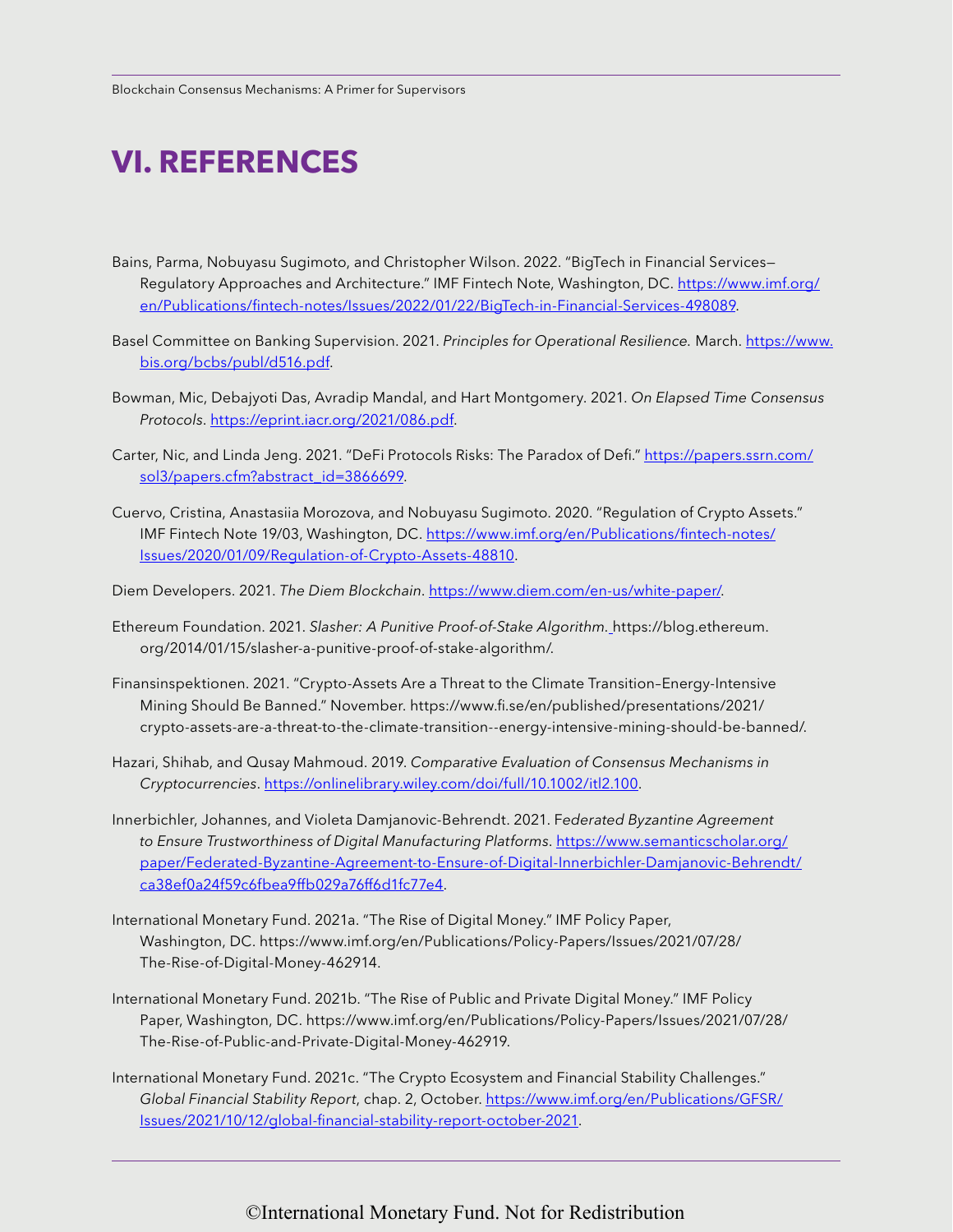- International Monetary Fund and World Bank. 2018. "The Bali Fintech Agenda." IMF Policy Paper, Washington, DC. [https://www.imf.org/en/Publications/Policy-Papers/Issues/2018/10/11/](https://www.imf.org/en/Publications/Policy-Papers/Issues/2018/10/11/pp101118-bali-fintech-agenda) [pp101118-bali-fintech-agenda](https://www.imf.org/en/Publications/Policy-Papers/Issues/2018/10/11/pp101118-bali-fintech-agenda).
- International Monetary Fund and World Bank. 2019. "Fintech: The Experience So Far." IMF Policy Paper, Washington, DC. [https://www.imf.org/en/Publications/Policy-Papers/Issues/2019/06/27/](https://www.imf.org/en/Publications/Policy-Papers/Issues/2019/06/27/Fintech-The-Experience-So-Far-47056) [Fintech-The-Experience-So-Far-47056](https://www.imf.org/en/Publications/Policy-Papers/Issues/2019/06/27/Fintech-The-Experience-So-Far-47056).
- Koops, Bert-Jaap. 2006. "Should ICT Regulation Be Technology-Neutral?" In *Starting Points for ICT Regulation. Deconstructing Prevalent Policy One-liners*, edited by Bert-Jaap Koops, Miriam Lips, Corien Prins, and Maurice Schellekens, vol. 9, pp. 77-108. IT & Law, The Hague: T.M.C. Asser Press. [https://](https://papers.ssrn.com/sol3/papers.cfm?abstract_id=918746) [papers.ssrn.com/sol3/papers.cfm?abstract\\_id=918746.](https://papers.ssrn.com/sol3/papers.cfm?abstract_id=918746)
- Lamport, Leslie, Robert Shostak, and Marshall Peace. 1982. *The Byzantine Generals Problem*. [https://](https://lamport.azurewebsites.net/pubs/byz.pdf) [lamport.azurewebsites.net/pubs/byz.pdf.](https://lamport.azurewebsites.net/pubs/byz.pdf)
- Larimer, Daniel. 2021. *DPOS Consensus Algorithm–The Missing White Paper.* Steemit. [https://steemit.com/](https://steemit.com/dpos/@dantheman/dpos-consensus-algorithm-this-missing-white-paper) [dpos/@dantheman/dpos-consensus-algorithm-this-missing-white-paper](https://steemit.com/dpos/@dantheman/dpos-consensus-algorithm-this-missing-white-paper).
- Lashkari, Bahareh, and Petr Musilek. *A Comprehensive Review of Blockchain Consensus Mechanisms*. https://www.researchgate.net/publication/350031088 A Comprehensive Review of Blockchain [Consensus\\_Mechanisms](https://www.researchgate.net/publication/350031088_A_Comprehensive_Review_of_Blockchain_Consensus_Me).
- Li, Chenxing, Li Peilin, Dong Zhou, Wei Xu, Fan Long, and Andrew Yao. 2021. *Scaling Nakamoto Consensus to Thousands of Transactions per Second*.<https://arxiv.org/pdf/1805.03870.pdf>.
- Moniz, Henrique. 2021. *The Istanbul BFT Consensus Algorithm*. [https://arxiv.org/pdf/2002.03613.pdf.](https://arxiv.org/pdf/2002.03613.pdf)
- Nakamoto, Satoshi. 2008. *Bitcoin: A Peer-to-Peer Electronic Cash System*. [https://www.ussc.gov/sites/](https://www.ussc.gov/sites/default/files/pdf/training/annual-national-training-seminar/2018/Emerging_Tech_Bitcoin_Crypto.pdf) [default/files/pdf/training/annual-national-training-seminar/2018/Emerging\\_Tech\\_Bitcoin\\_Crypto.pdf](https://www.ussc.gov/sites/default/files/pdf/training/annual-national-training-seminar/2018/Emerging_Tech_Bitcoin_Crypto.pdf).
- Nguyen, Cong, Dinh Hoang, Diep Nguyen, Dusit Niyato, Huynh Nguyen, and, Eric Dutkiewicz. 2021. *Proofof-Stake Consensus Mechanisms for Future Blockchain Networks: Fundamentals, Applications and Opportunities*.<https://opus.lib.uts.edu.au/bitstream/10453/134920/1/FINAL%20Article.pdf>.
- Sadek, Ferdous, Mohammad Chowdhury, Mohammad Hoque, and Alan Colman. 2020. *Blockchain Consensus Algorithms: A Survey.* <https://arxiv.org/pdf/2001.07091.pdf>.
- Saleh, Fahad. 2021. *Blockchain without Waste: Proof-of-Stake, Review of Financial Studies.* SSRN 34:1156–90 [https://papers.ssrn.com/sol3/papers.cfm?abstract\\_id=3183935](https://papers.ssrn.com/sol3/papers.cfm?abstract_id=3183935).
- Saltini, Roberto. 2019. *IBFT Liveness Analysis*. [https://www.researchgate.net/](https://www.researchgate.net/publication/334696723_IBFT_Liveness_Analysis/link/5d3aa89392851cd04686dce8/download) [publication/334696723\\_IBFT\\_Liveness\\_Analysis/link/5d3aa89392851cd04686dce8/download.](https://www.researchgate.net/publication/334696723_IBFT_Liveness_Analysis/link/5d3aa89392851cd04686dce8/download)
- Schwarz, Nadine, Ke Chen, Kristel Poh, Grace Jackson, Kathleen Kao, Francisca Fernando, and Maksym Markevych. 2021a. "Virtual Assets and Anti-Money Laundering and Combating the Financing of Terrorism (1)." IMF Fintech Note 21/02, Washington, DC. [https://www.imf.org/en/Publications/fintech-notes/Issues/2021/10/14/](https://www.imf.org/en/Publications/fintech-notes/Issues/2021/10/14/Virtual-Assets-and-Anti-Money-Laundering-and-Combating-the-Financing-of-Terrorism-1-463654) [Virtual-Assets-and-Anti-Money-Laundering-and-Combating-the-Financing-of-Terrorism-1-463654.](https://www.imf.org/en/Publications/fintech-notes/Issues/2021/10/14/Virtual-Assets-and-Anti-Money-Laundering-and-Combating-the-Financing-of-Terrorism-1-463654)